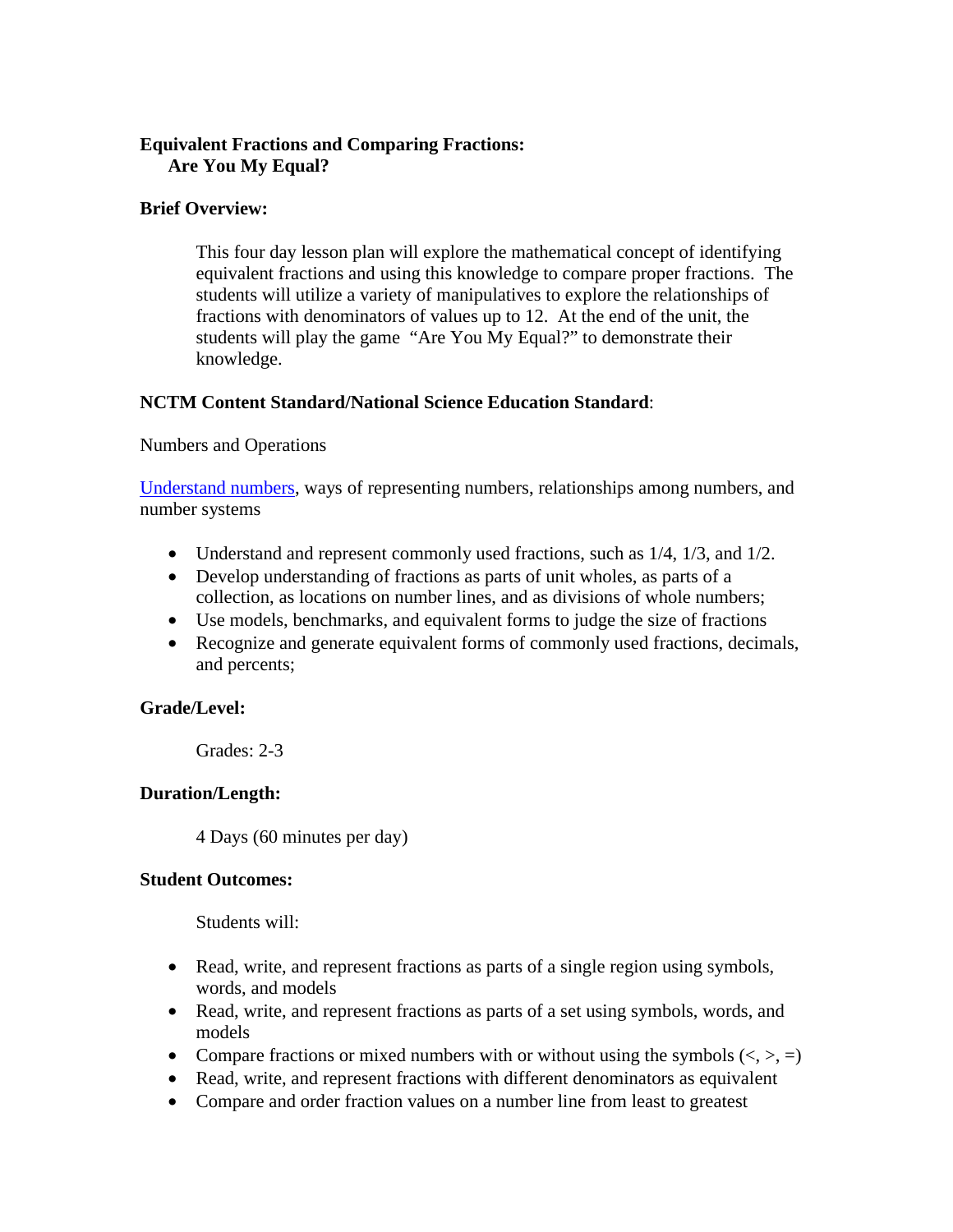#### **Materials and Resources:**

#### Lesson #1: **Advance Preparation Necessary**

- **Fraction templates (Resource 1-T)**
- -Hershey Fraction Book (ISBN # 0-439-13519-2)
- **EXECT** Large blank sheet of paper to record student guesses for Hershey Fraction Book
- **Fraction plates**
- **Fraction strips**
- **Equivalent Fractions Worksheet (Resource 2-S)**

 $\frac{1}{2}$  esson #2:

- **Fraction plates**
- **Fraction strips**
- **Dare to Compare! (Resource 4-S)**
- -Rules For Comparing Fractions (Resource 6-S )

Lesson #3:

- **Sheet with Hershey Bar fraction student guesses (from Lesson #1)**
- Hershey candy bars 1 per student
- **Fraction plates**
- **Fraction strips**
- **Fraction clothesline (Resource 7-S)**
- **Fraction clothes (Resource 9-S)**

Lesson #4:

- **4** foot clothesline
- 10 clothes pins
- 5 blank 3x5 note cards
- $\blacksquare$  Note cards with the printed numbers  $(0, \frac{1}{2}, 1)$
- **Gameboard (Resource 11-S)**
- -Gameboard answer sheet (Resource 12-S )
- **Gameboard fraction cards (Resource 13-S)**
- -1 die per group
- **Transparency of gameboard**
- **Transparency of answer sheet**
- **Fraction plates**
- **Fraction strips**
- **Diverhead projector**

#### **Development/Procedures:**

#### **Lesson 1 Equivalent Fractions**

**Advanced preparation:** Prior to the lesson it is necessary to assemble the fraction plates. Print and cut out enough fraction templates **(Resource 1-T)** so that each pair of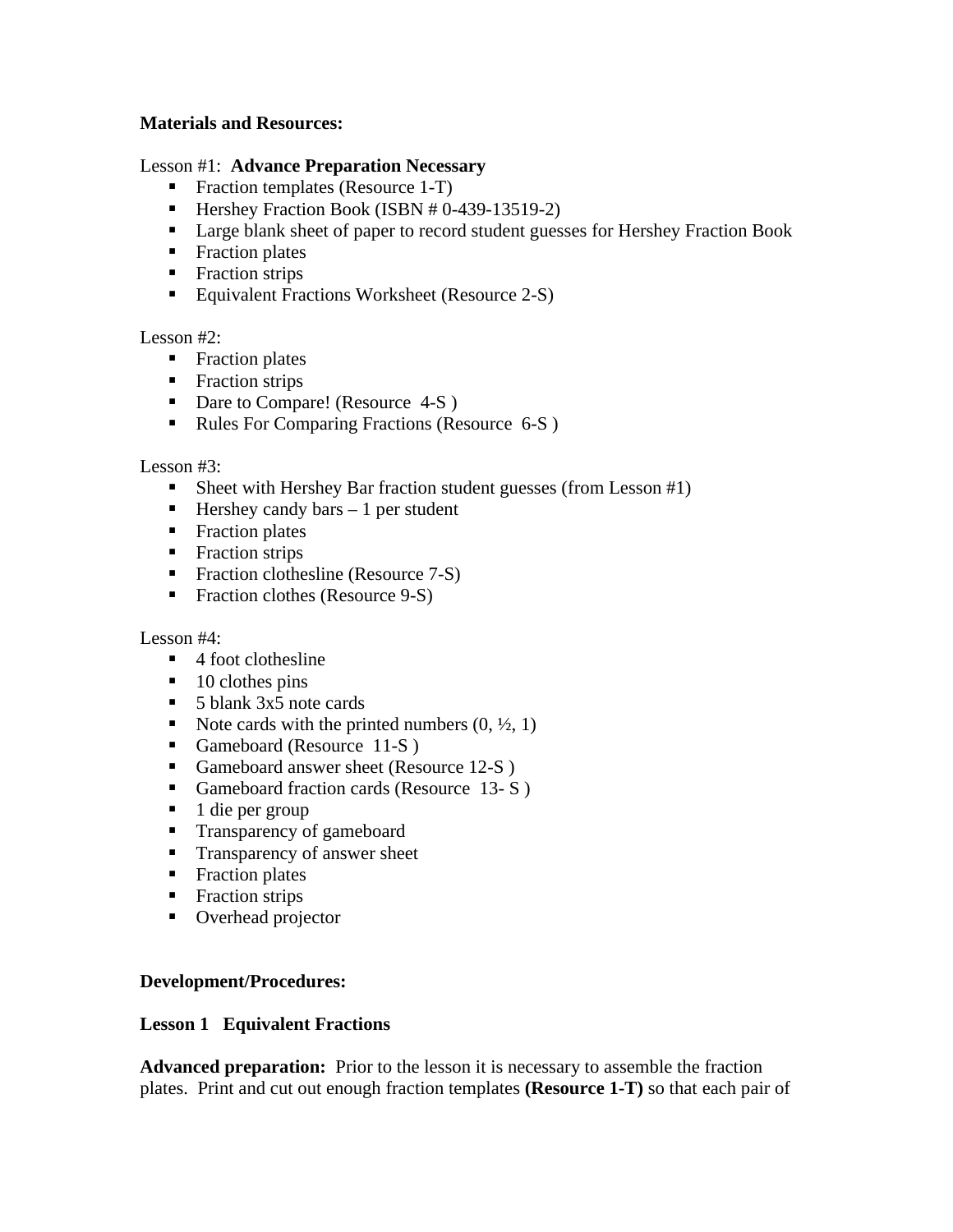students will have a complete set. Glue a template to each plate and make **one** cut to the middle of each plate along **one** of the fraction lines. In each set, include two blank cut plates that will be used in later lessons.

*Preassessment* – Gather the students on the carpet to discuss their prior knowledge of fractions. On the board list and discuss what they know about fractions and what they represent. Make sure that they understand that fractions represent parts of a whole or a group. Write the word *equivalent* on the board. Ask the students what they think this word means using mathematical vocabulary. Guide the students to the understanding that in mathematics, equivalent means the same or equal.

*Launch –* Introduce the students to the book, The Hershey's Milk Chocolate Fraction's Book by Jerry Pallotta and Rob Bolster. Show them the cover and ask the students which of the fractions they see would give them the greatest share of the candy bar. Record their responses on the large blank sheet of paper by name. Each student must make a guess since we will use this information later in the unit. Read the story. Have the students return to their seats. **Remember to keep the guess sheet for use during Lesson #3.** 

*Teacher Facilitation –* Divide the students into pairs. Pass out one set of assembled fraction paper plates to each pair of students. Give the students time to investigate the different plates in their piles. Have the students hold up the plate that is divided into the fewest pieces (1/2). Have the students hold up the plate that is divided into the most pieces (1/12.) Have the students place these two plates in front of them and move the remainder of the plates to the upper left hand corner of their desk. Ask the students what they notice about the two fraction plates. (Guide their discussion to include: size of plate and number of pieces each is divided into.) Ask them how many twelfths they think it will take to equal  $\frac{1}{2}$  of the plate (6). Have the students connect the two fraction plates by sliding the plates together at the slit openings. Have the students demonstrate their understanding by correctly aligning the two plates to show  $6/12 = \frac{1}{2}$ . Next, have the students combine the 1/3 and 1/12 fraction plates to show a 1/3 equivalency.

*Student Application –* Have the students work with their fraction plates to explore other possible equivalent combinations of ½. Have the student pairs raise their hand when they think they have discovered other 1/2 equivalent fraction.

*Embedded Assessment –* Distribute (**Resource 2-S** ). Read and discuss the directions. Ask the students to continue working in pairs to create other equivalent fractions using the various fraction plates according to the worksheet directions. Answers may be found on Resource 3-T

*Reteaching/Extension –Reteach:* If the students have difficulty understanding the concept of equivalent fractions in the pie format, have the students use fraction strips. Have the students line up all of the strips in order from fewest parts to greatest parts. They can then explore the equivalency concept using their strips. This will offer the student another opportunity to gain a visual concrete understanding of the concept.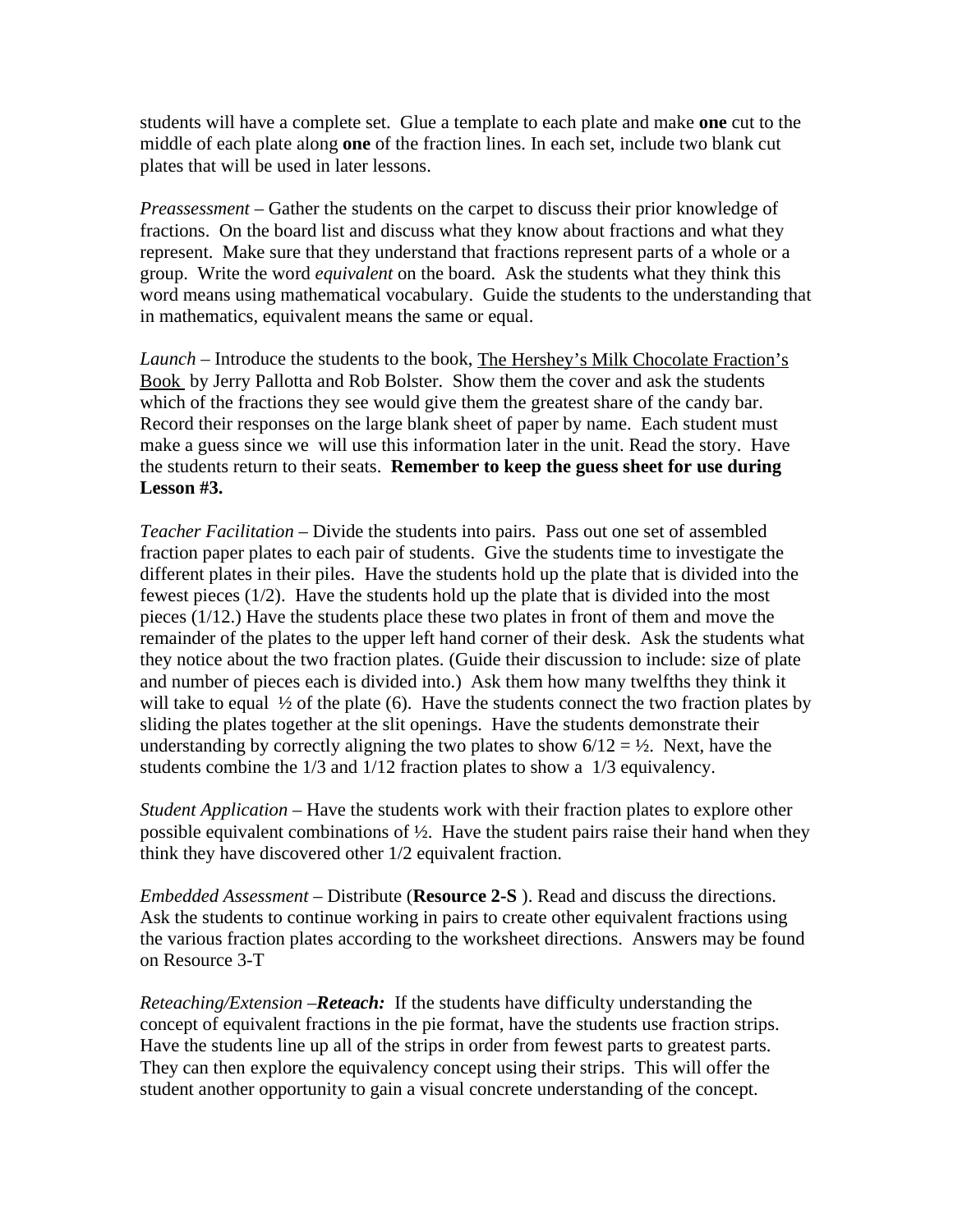*Extension:* Give the student the opportunity to create his/her own equivalent fraction pair and record them on the bottom of their worksheet.

#### **Lesson 2 Comparing Fractions**

*Preassessment –*Divide the class into pairs. Pass out the same fraction plates that were used in class for lesson #1. Remember that each pair of students should have one complete set of plates. Have each pair pick one person to show an equivalent fraction using the  $\frac{1}{2}$  plate and any other plate of their choosing. Have the partners switch and have the other person show an equivalent fraction using the 1/3 plate and any other plate of their choosing. By observing, you should quickly be able to assess if the students are ready to proceed. If not, repeat the preassessment with more teacher guidance.

*Launch* – Is everything in life equal? Are all the people in the world an equal height? Is everyone's pencil today an equal length? Can you name some other things that you know of that are not equal? (Give the students an opportunity to list 3-4 additional items.) Do you think that all fractions are equal? (No) Yesterday we talked about how we can use different fraction plates to create equivalent (equal) fractions. Today we are going to discover more about fractions and how to compare them.

*Teacher Facilitation* – Before we start comparing fractions, let's come up with some simple rules that will help us understand a little more about fractions and how they work.

 Let's look at the plate that is divided into 2 parts. Which plate is that? (1/2). How many parts is that plate divided into? (2) If we were going to separate this fraction plate into groups, how many groups (sets) would we have? (2). Remember, the denominator determines how many groups or sets we can make from our fraction.(2)

 Now let's look at the plate that is divided into 4 parts. Which plate is that ? (1/4). How many parts is that plate divided into? (4) If we were going to separate this fraction plate into groups, how many groups (sets) would we have? (4). Remember, the denominator determines how many groups or sets we can make from our fraction.(4)

Are there any questions? If it is necessary to use an additional example, use the 1/8 fraction plate.

**Important:** The bigger the number in the denominator – the more parts there are to the fraction plate and the smaller each part is. Therefore, it takes more pieces on a fraction plate with a big denominator to equal the same fraction on a fraction plate with a smaller denominator.

Based on what we just learned, can you solve this problem?

 Brad's mom ordered two pizzas from the pizzeria. She asked that 1 pizza be cut into 4 pieces and the other pizza be divided into 8 pieces. When the pizzas arrived, she gave Brad 1 piece from the pizza that was divided into 4 pieces and Brad's sister 1 piece from the pizza that was divided into 8 pieces. Who got the bigger piece of pizza? How do you know? Use your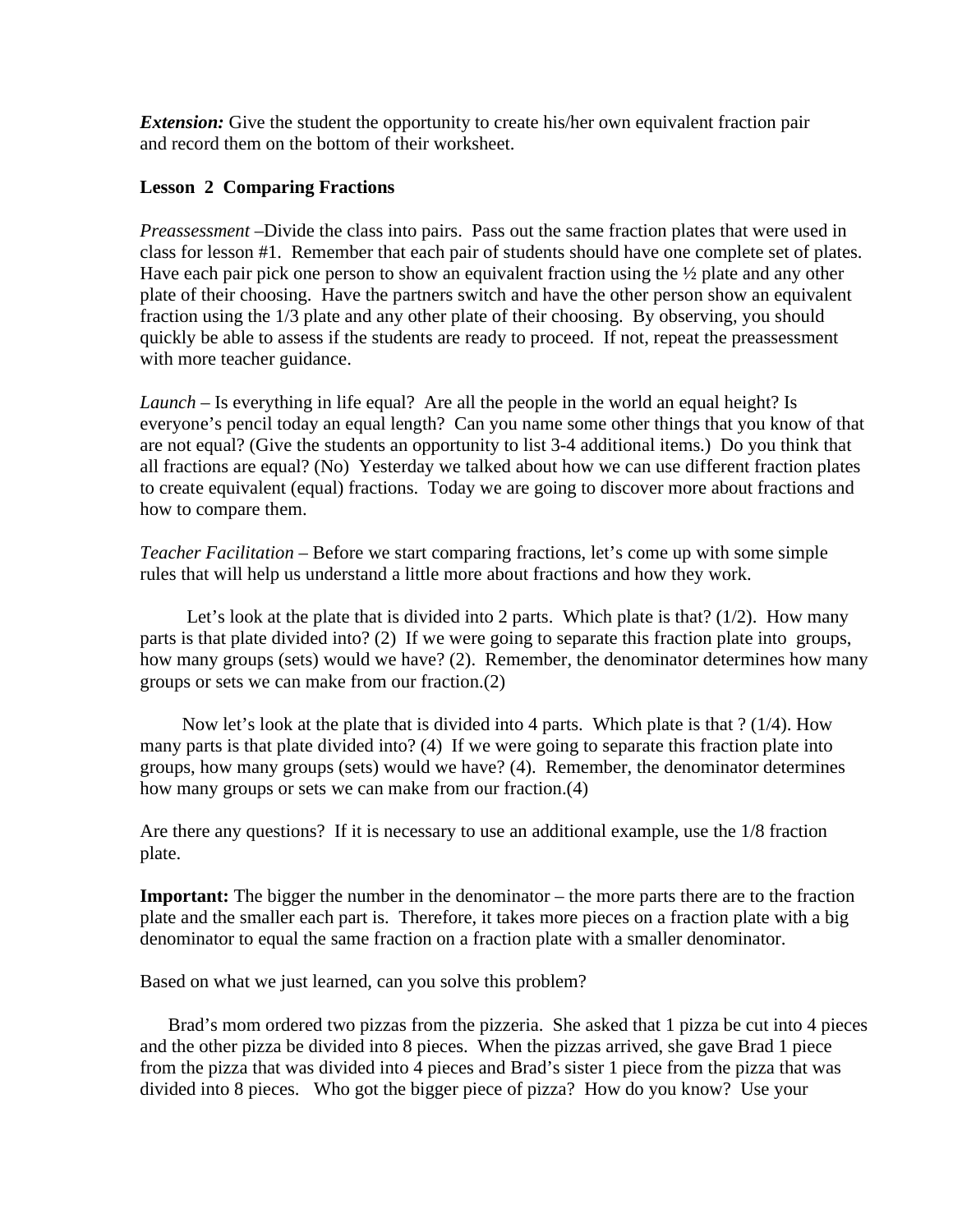fraction plates if you need help solving this problem. (Brad got ¼, his sister got 1/8 – Brad's sister got less pizza and we know this because the denominator of her piece of pizza is larger. We know from exploring fractions that the bigger the denominator, the smaller the piece because we divide up 1 whole into more equal pieces.)

The following rule is **always correct** when we are comparing fractions. **Rule #1 -** If the numerators of the two fractions that we are comparing are the same, the fraction with the smaller number in the denominator always represents the bigger (greater) fraction. Write Rule #1 on t he board for the students to refer to during the remainder of the lesson. Refer back to the above roblems and insure that the students have a concrete understanding of this rule. p

Now let me change the story above a little, listen carefully for any changes?

Brad's sister 2 pieces from the pizza that was divided into 4 pieces. Who got the bigger share of . the pizza? How do you know? Use your fraction plate if you need help solving this problem Brad's sister got 2 pieces (bigger numerator), she got more parts of the whole and therefore more pizza.) Brad's mom ordered one pizza from the pizzeria. She asked that the pizza be cut into 4 pieces. When the pizzas arrived, she gave Brad 1 piece from the pizza that was divided into 4 pieces and (Brad got ¼, his sister got 2/4 – Brad's sister got more pizza and we know this because the denominator of the pizza fraction is the same for both Brad and his sister. Therefore, since

The following rule is **always correct** when we are comparing fractions. **Rule #2 -** If the denominators of the two fractions that we are comparing are the same, the fraction with the larger number in the numerator always represents the bigger (greater) fraction. Write Rule #2 on the board for the students to refer to during the remainder of the lesson. Refer back to the above roblems and insure that the students have a concrete understanding of this rule. p

Now onto the tough part. What happens when neither the numerator or the denominator are the % and 1/3 plates. You should have these two plates in front of you. Put all the other plates in the upper left hand corner of your desk. same? (Take time to get several student responses.) We are going to use our plates today in a different way to help us discover the answer. Take the two white plates and attach them to the

fraction plate and  $\frac{1}{2}$  on their second fraction plate. Put the plates side by side and compare the we use a rule to help us solve this problem if we didn't have fraction plates? Which rule could we use ? (Rule #1 – smaller denominator, larger fraction.) Write the two fractions ½ and 1/3 on the board. Tell the students to show 1/3 on their first two fractions. Tell me what you notice. (Students should recognize that the ½ fraction plates covers more of the white area than the 1/3 fraction and therefore ½ is greater than 1/3.) Could

Lets try another one using the 1/8 and 1/5 fraction plates. Write these fractions on the board. Show 5/8 and 2/5 on your fraction plates . Put the plates side by side and compare the two fractions. Tell me what you notice. (5/8 > 2/5). Are there any rules that we can use to help up quickly solve this problem? (No, since neither the numerator or denominator is the same in either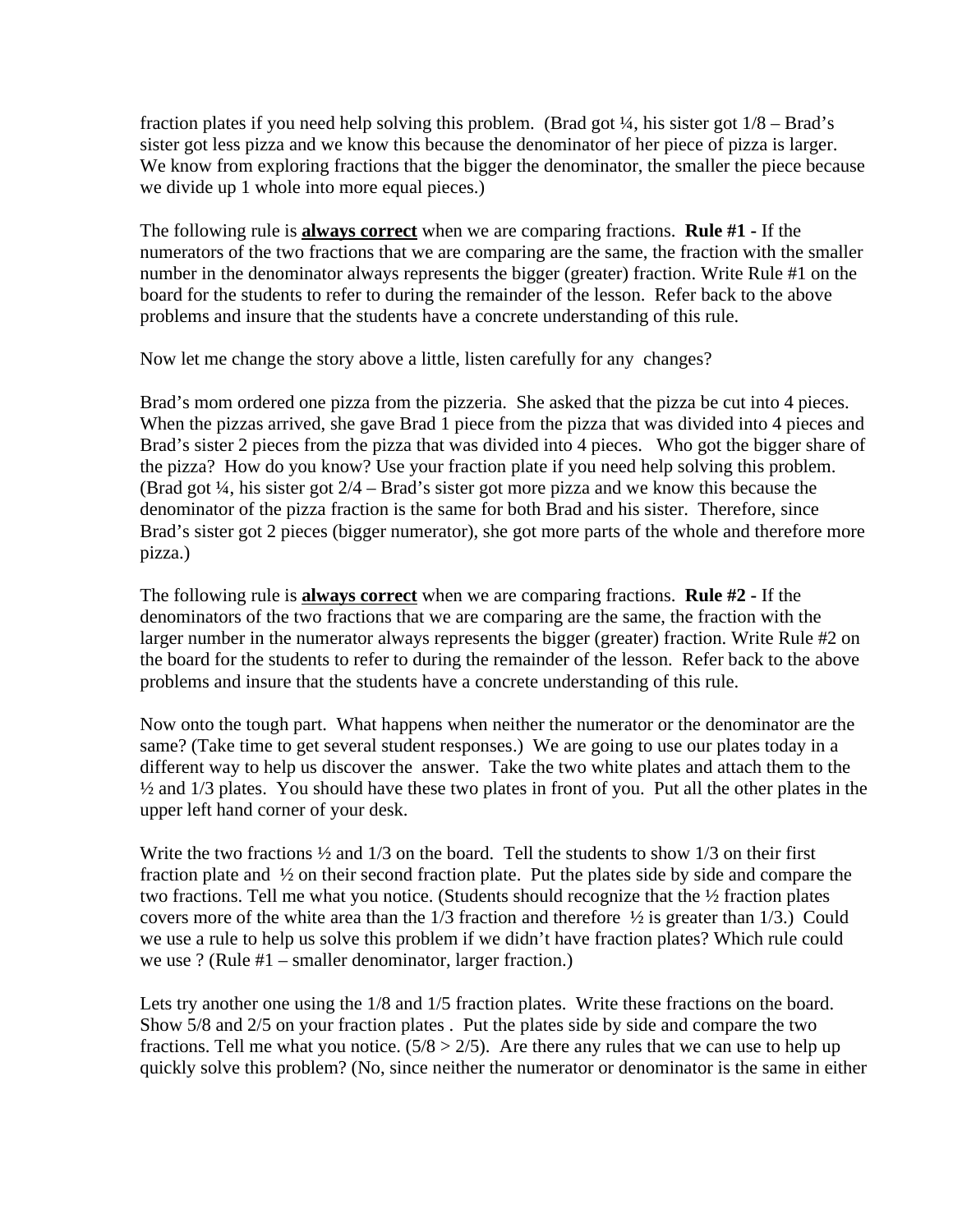fraction.) If we wanted to compare these two fractions what math symbols could we use  $\langle \langle \rangle, \rangle =$ . Place the correct symbol on the board between the two fractions to complete the comparison.

*Student Application* – Now you are going to work with your partner. Using the fraction plates, you and your partner are going to complete the worksheet: Dare to Compare. Distribute Dare to Compare worksheet **(Resource 4-S)** and Rules for Comparing Fractions worksheet **(Resource 6-S)**. You are going to compare sets of fractions and decide whether the fraction on the left of the set is greater that, less than, or equal to the fraction on the r ight. If you can use a rule to solve a omparison, write either Rule #1 or Rule #2 beside the problem that explains the rule you used. c Remember, the alligator always eats the larger fraction. Read the directions and answer any questions that the students have about what they are to do.

*Embedded Assessment* – "Your Thought For The Day" at the bottom of worksheet **(Resource 4-S)**.

will offer the student another opportunity to gain a visual concrete understanding of the concept. *Extension:* Give the student the opportunity to create his/her own flash cards. They can use these flash cards to create a game of "comparison fraction war" with their lassmates. c *Reteaching/Extension –Reteach:* If the students have difficulty understanding the concept of comparing fractions in the pie format, have the students use fraction strips. Have the students line up all of the strips in order from least number of parts to greatest number of parts. They can then explore the comparing concept using their strips. This

#### **Lesson 3 – Comparing and Sequencing Fractions**

valid comparisons using the  $>$ ,  $\lt$ , = symbols using the above fractions. Have several students come to the board and share their comparisons. After each comparison, have all of the students that have the same comparison written on their paper raise their hand. Have at least 3 students *Preassessment –* Write the fractions 2/3, 5/8, 1/4 on the board. Have each student make two come to the board to share.

Launch - Have the students look at the board and the comparisons that their fellow students wrote. Ask them: If you had to find the largest fraction of these three fractions, how might you do it? Take suggestions from the students and record them on the board.

that in order to make our number line easier to read, we need to put at least one more number or *Teacher Facilitation* – Pass out the fraction plates. Before the students actually begin to order (sequence ) the fractions, they need to be reminded that fractions actually represent numbers less than one whole. In order to help the students arrive at this conclusion, draw a number line on the board with only the 0 labeled at the beginning (left hand side) and a blank line at the end of the number line (right hand side) where another number needs to be written. Ask the students if they were creating a fraction number line what is the greatest number they should use? If necessary, remind the students what a fraction actually represents (part of one whole). Through clues and teacher guidance, the students should come to the conclusion that the right hand number should be 1. Write the number 1 on the number line on the chalkboard. Next, explain to the students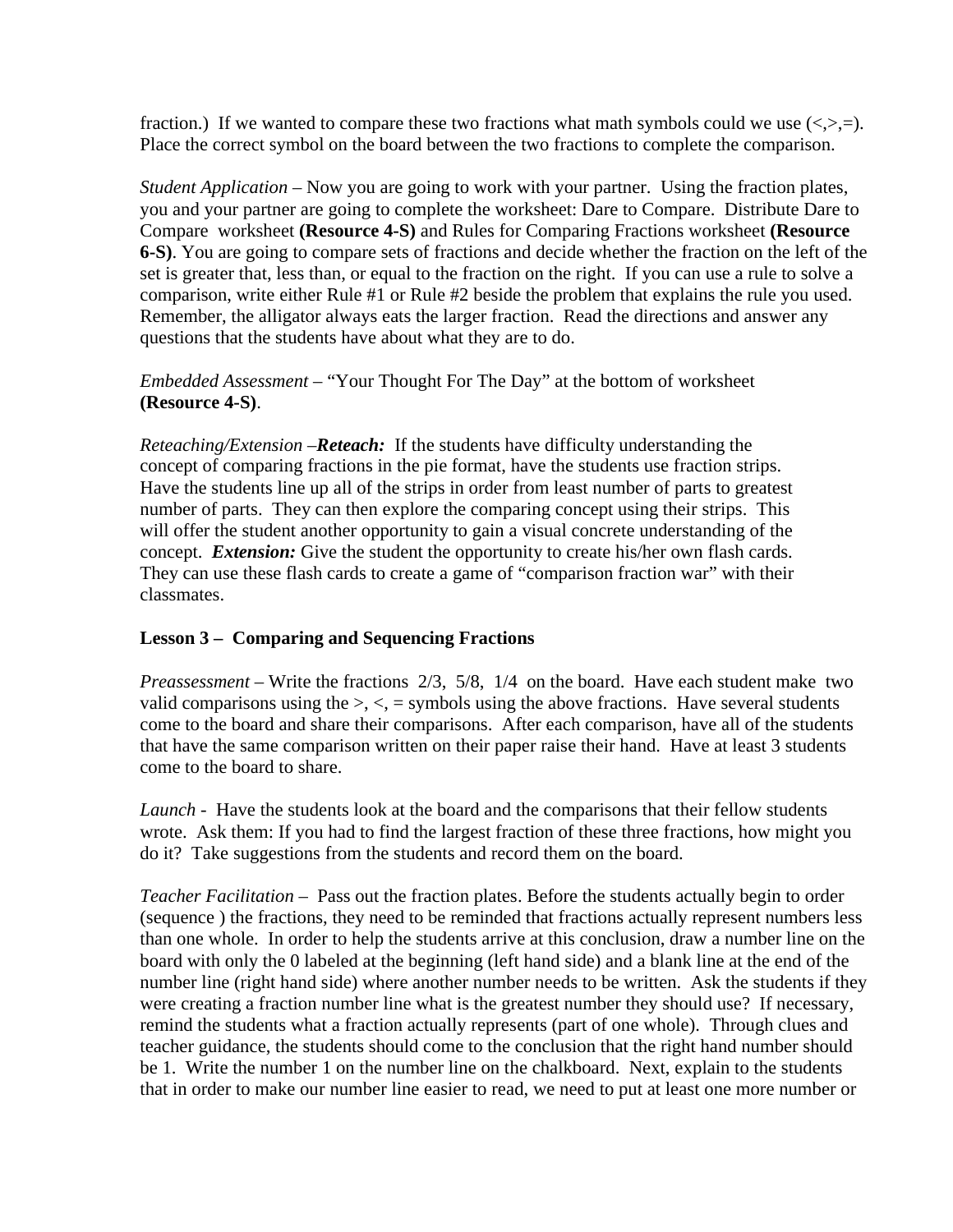fraction on the line. Ask the students if it should be a whole number or a fraction? (a fraction.) Ask them what fraction they think would be the easiest and best fraction to use? Invite them to use their fraction plates to make their decision. The number line should have the fraction  $\frac{1}{2}$ added. Now that the number line is complete on the board, take the first fraction (2/3) and have the students combine the 1/3 fraction plate and a white plate to represent the visual fraction on their plate. Ask them if  $2/3$  is  $>$  ½ ? (yes). Ask them if  $2/3$   $>$  1? (no). What do we know then about where the fraction 2/3 should go on the number line? (between ½ and 1.) Continue to model with the fraction 5/8. Go through the same comparisons as you did with 2/3 (using ½ and 1.) However, now there is another number between the ½ and the 1 (2/3). Therefore, the stu dent needs to make one more comparison with the 2/3 before he can place the fraction 5/8 on the line. Have the students use their fraction plates to make this comparison. The correct placemen t for the 5/8 is between 2/3 and 1. Remind the students that they should always use their fraction plates to compare the fractions if they cannot easily apply one of the fraction rules that they learned yesterday. (same numerator or same denominator). Model the final fraction ¼ using the same comparison methodology. The students should immediately noticed that  $\frac{1}{4}$  is <  $\frac{1}{2}$ , therefore it needs to be placed between the 0 and ½.

*Student Application* - Put The Hershey's Milk Chocolate Fraction Book student guess sheet on the board at the front of the room. You should have saved this paper from Lesson #1. Pass out the Fraction Clothesline worksheet **(Resource 7-S)**. Answers may be found on Resource 8-T. Remind the students that this guess list was generated at the beginning of class during lesson #1 . Explain that now that we have explored fractions for three days, we are going to put our fraction fractions on the cover of the book in order from least to greatest. Hold up the Hershey Chocolate fraction book and have the students locate all of the fractions on the front cover. List them on smarts to work and use the Hershey Fractions Book guess sheet and our fraction plate to put the the board (there are 9.)

 Read the directions and **Model the fraction 1/8 with the class.** Ask the students if they have any questions before they begin.

*Embedded Assessment* – After the students have completed their clothesline, pass out the Fraction "Clothes" worksheet (Resource 9-S) to be independently completed by each student. Answers may be found on Resource 10-T. Read the directions and ask the students if they have any questions. This resource sheet is designed to allow the student to apply their cumulative knowledge and show acquired knowledge of fractions.

line up all of the fractions strips and create representations for the fractions  $\frac{1}{2}$ , 1/3,  $\frac{1}{3}$ ,  $\frac{1}{3}$ . roper sequencing pattern can be established using a single fraction piece from each p denomination, more complex fraction patterns can be explored. This will offer the student another opportunity to gain a visual concrete understanding of the concept. *Extension:* Give the student the opportunity to add fraction clothes to their clothesline. *Reteaching/Extension –Reteach:* If the students have difficulty understanding the concept of sequencing fractions in the pie format, have the students use fraction strips. Have the students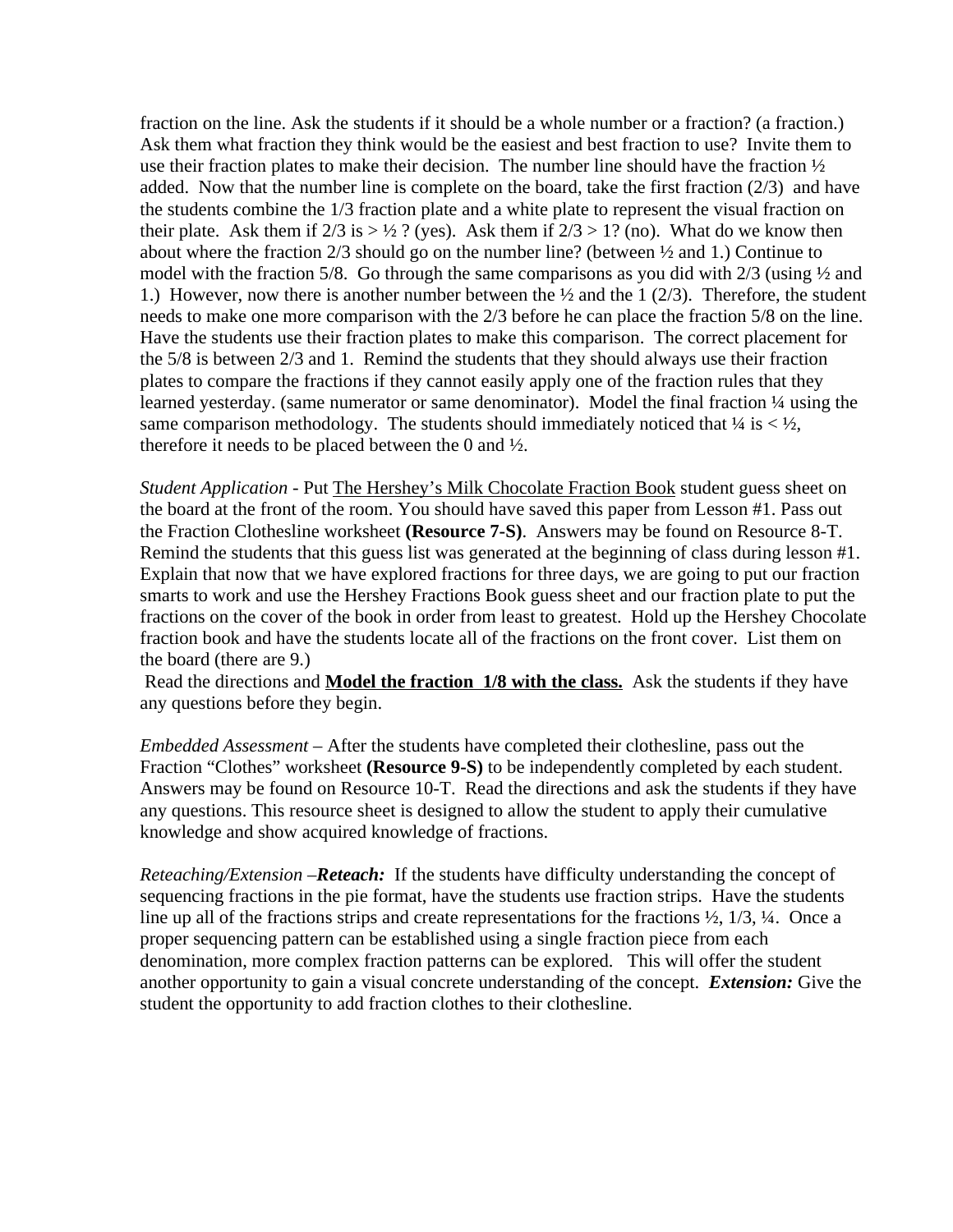#### **Lesson #4 – Are You My Equal? (The Game)**

*Preassessment –* Ask for 2 volunteers to be clothesline holders. Have these students come to the front of the room and hold up a 4 foot clothesline. The teacher will attach the following numbers and fractions to the clothesline with clothespins  $(0, \frac{1}{2}, 1)$ . Randomly pass out 5 additional fractions that have been prepared on 3 x 5 note cards. Ask the student with the first note card to come to the front of the room and attach the fraction card to the clothesline in the proper place. After that student has put the fraction on the to come forward and relocate the fraction card on the clothesline. Re-poll the class and then proceed with the remainder of the fraction cards. clothesline, poll the class with the thumbs up/down signal if they think he/she has done a good job. If not, ask for a "thumbs up buddy" (someone who had their thumb turned up)

Launch – Explain that today they are going to play the game "Are You My Equal?". The students should ideally play this game in pairs. However, a team of no more than three will also work well.

on the answer sheet we should put the fraction  $\frac{3}{4}$ . (the greater than circle because  $\frac{3}{4}$  >1/2 turn. Explain that the game continues until someone reaches the school. Also, if they land on one of the spaces that does not have a fraction, they need to read the box and do Explain that they do not have to reach the school on an exact roll. The winner of the *Teacher Facilitation* –Model how the game is played using a transparency of the game board and answer sheet. Begin by modeling with the ½ fraction card. Hold up the fraction card. On the answer sheet transparency , write the fraction ½ in each of the boxes above the circles that contain the comparison signs. Put the game board transparency on the overhead. Roll the die and move your action figure disk (beginning on the home space) the number of spaces shown on the die. Whatever fraction the character card lands on is the fraction the student player needs to compare to the ½. Let's pretend the fraction we land on is ¾. Ask a student to compare the two fractions and tell you in which circle .) Write the fraction in the greater than circle. Explain that it is now the next person's whatever it says. If the card sends them somewhere else on the board, they need to stay there until their next turn. (For example: You forgot your lunch – go back home .) game is the player with the most fractions in their **equals** circle.

*Student Application* – The students should pick one or two friends to play the game. One student from each group needs to come to the front of the room and get one of each of the **e (Resource 13 -S**), and one die. The student also needs to get 2 answer sheets **(Resourc 2-S)** per group member. (They can get more if they need them later.) Once the students **1** following: game board **(Resource 11-S)**, stack of fraction and character cards have set up their game board and answer sheets, they may begin playing the game.

will be a good indicator of their understanding of the principles taught during the unit. *Embedded Assessment:* The answer sheets that the students complete during the game

*Reteach/Extend –* **Reteach:** Allow the students to use fraction plates or fraction strips to help them make the comparisons. **Extension:** After the students have played the game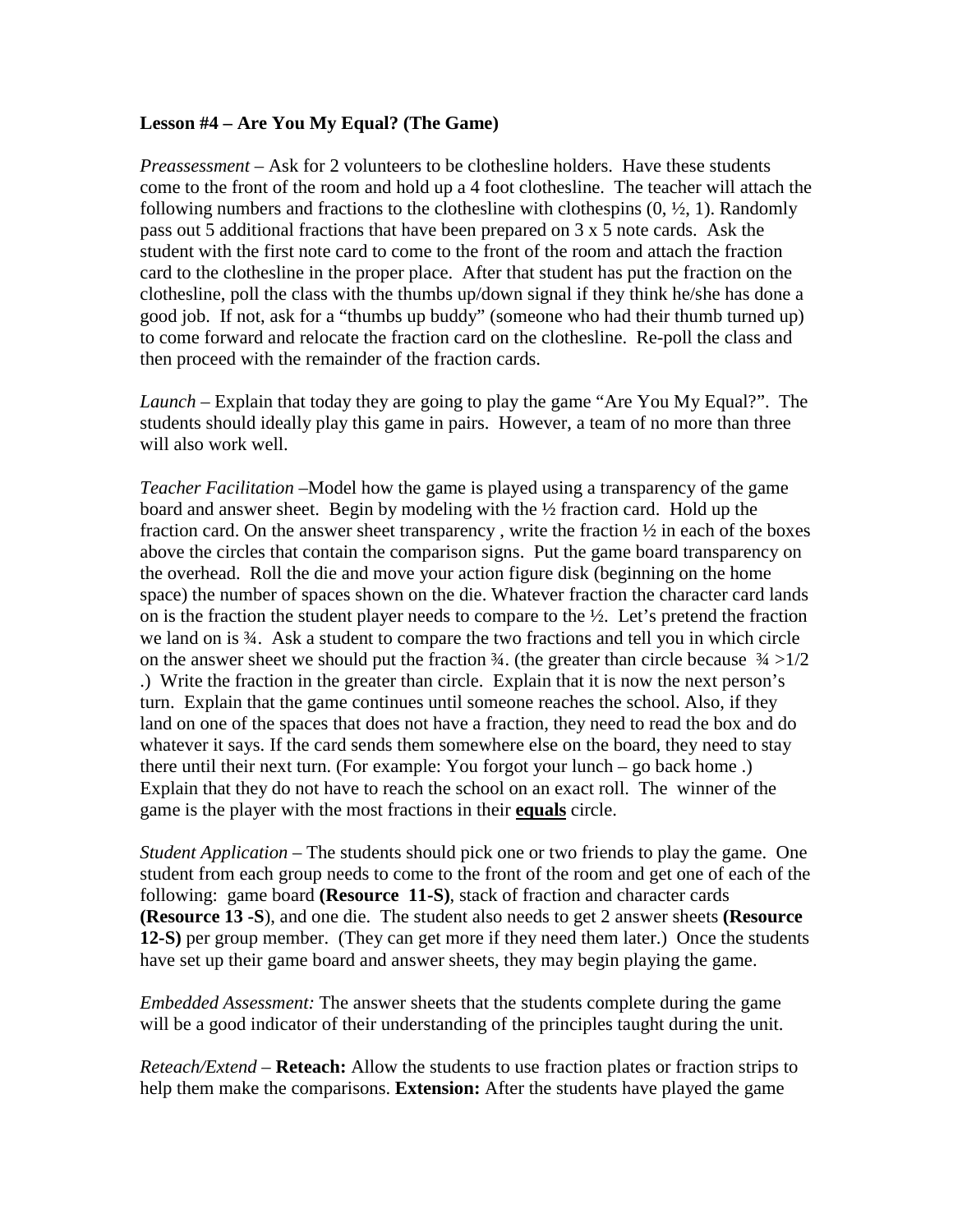using the  $\frac{1}{2}$ ,  $\frac{1}{3}$ , and  $\frac{1}{4}$  fraction cards, allow them to create their own fraction card and replay the game.

**Summative Assessment: (Resource 14-S)** The summative assessment will be a combination o f multiple choice, matching and a brief constructed response. The multiple choice will consist of 6 questions that require the student to identify and compare fractions as either  $\lt$ ,  $>$ , or equal to. The matching section will consist of 4 fractions that will require the student to match the fraction with its equivalent. Finally, the brief constructed response will require the student to demonstrate his/her overall understanding by creating two fractions, putting them on a number line, and explaining their placement using words, pictures, and symbols.

#### **Authors**:

Name - Anastasia Trueman<br>
School – Riderwood Elementary<br>
School – Riderwood Elementary<br>
School – Riderwood Elementary School – Riderwood Elementary

Baltimore County **Baltimore County**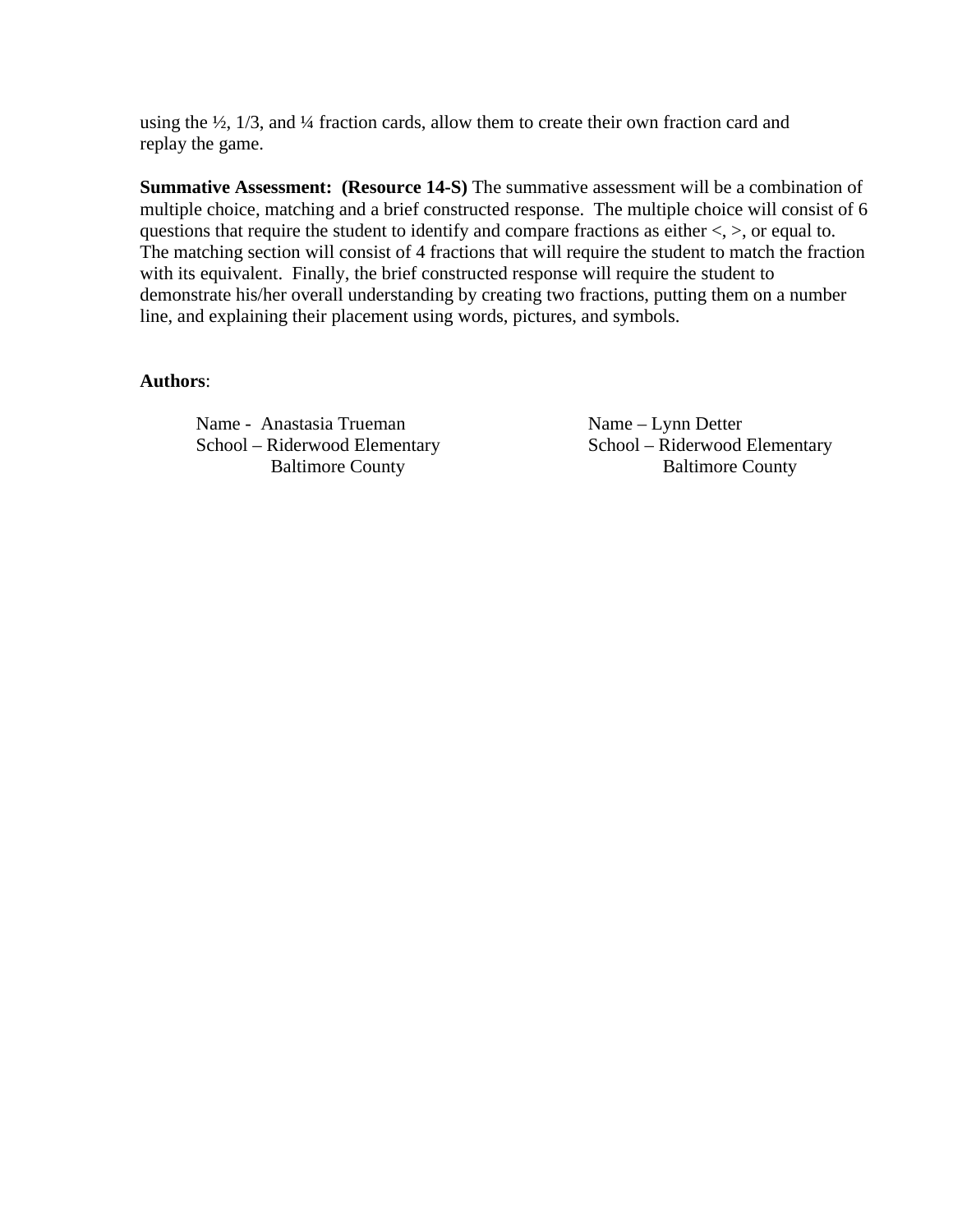# **Fraction Templates**

Use the templates below to create fraction plates that students can use to explore the relationships between fractions. Cut each out and glue in the center of a four inch paper plate.

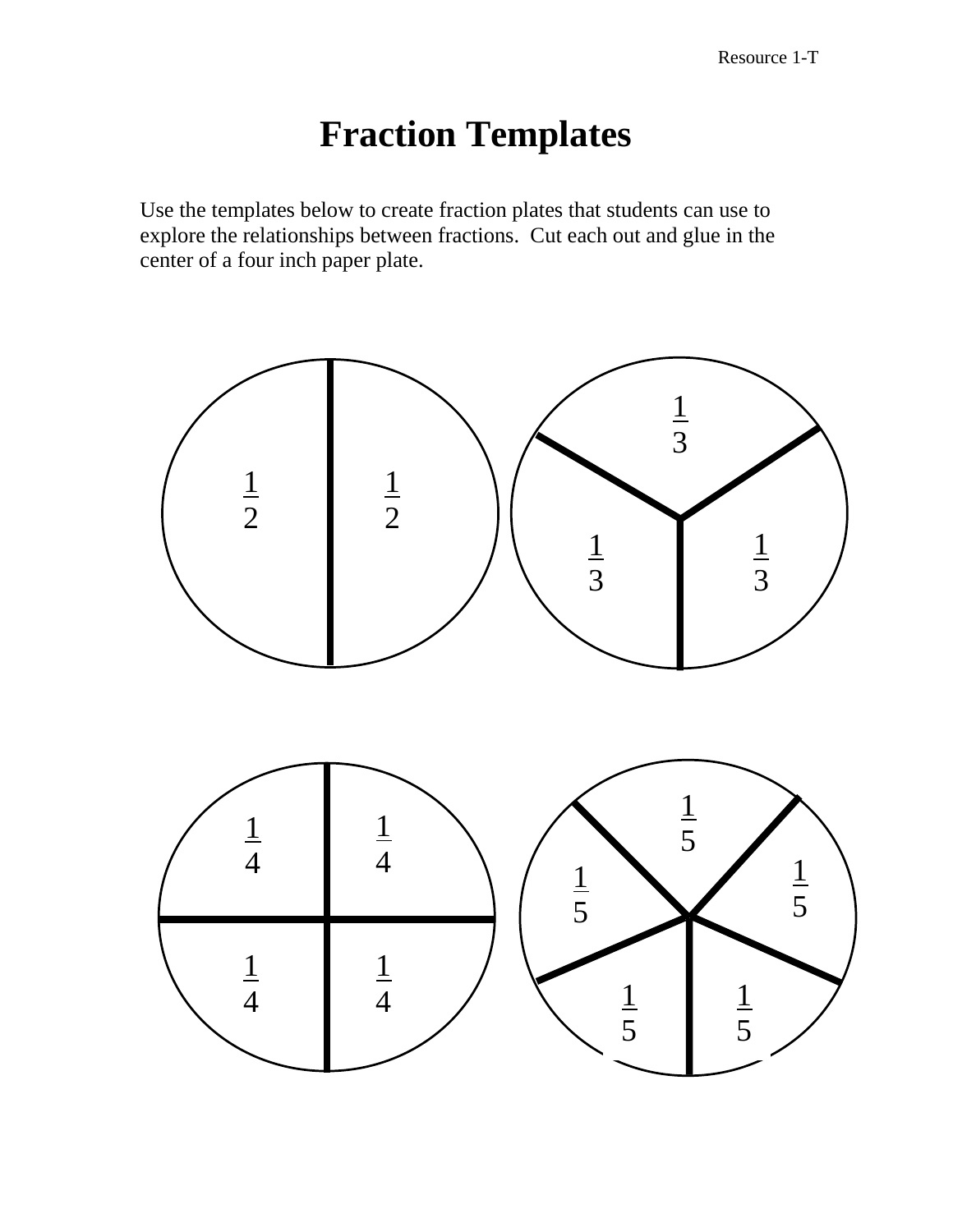# **Fraction Templates**

Use the templates below to create fraction plates that students can use to explore the relationships between fractions. Cut each out and glue in the center of a four inch paper plate.

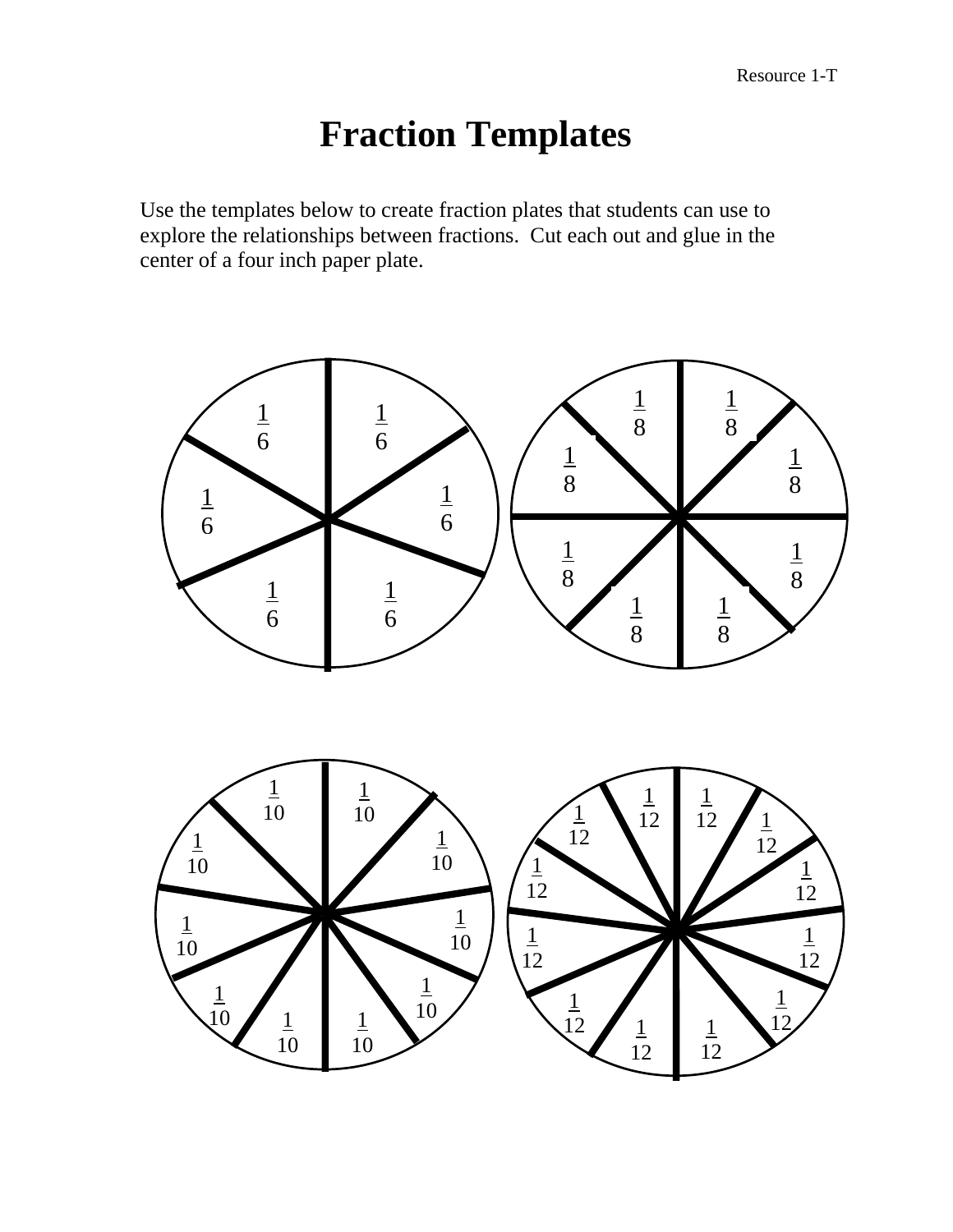

Directions: Using your fraction plates, find the equivalent fraction to the given fractions below. Look at the denominators of the fractions you are solving and use those two fraction plates to find the answer to each problem.



## **Your Thought of the Day:**

Based on what you have learned about equivalent fractions, explain using words, pictures, or symbols why  $\geq$  equals  $\frac{1}{2}$ . 2 4

\_\_\_\_\_\_\_\_\_\_\_\_\_\_\_\_\_\_\_\_\_\_\_\_\_\_\_\_\_\_\_\_\_\_\_\_\_\_\_\_\_\_\_\_\_\_\_\_\_\_

\_\_\_\_\_\_\_\_\_\_\_\_\_\_\_\_\_\_\_\_\_\_\_\_\_\_\_\_\_\_\_\_\_\_\_\_\_\_\_\_\_\_\_\_\_\_\_\_\_\_

\_\_\_\_\_\_\_\_\_\_\_\_\_\_\_\_\_\_\_\_\_\_\_\_\_\_\_\_\_\_\_\_\_\_\_\_\_\_\_\_\_\_\_\_\_\_\_\_\_\_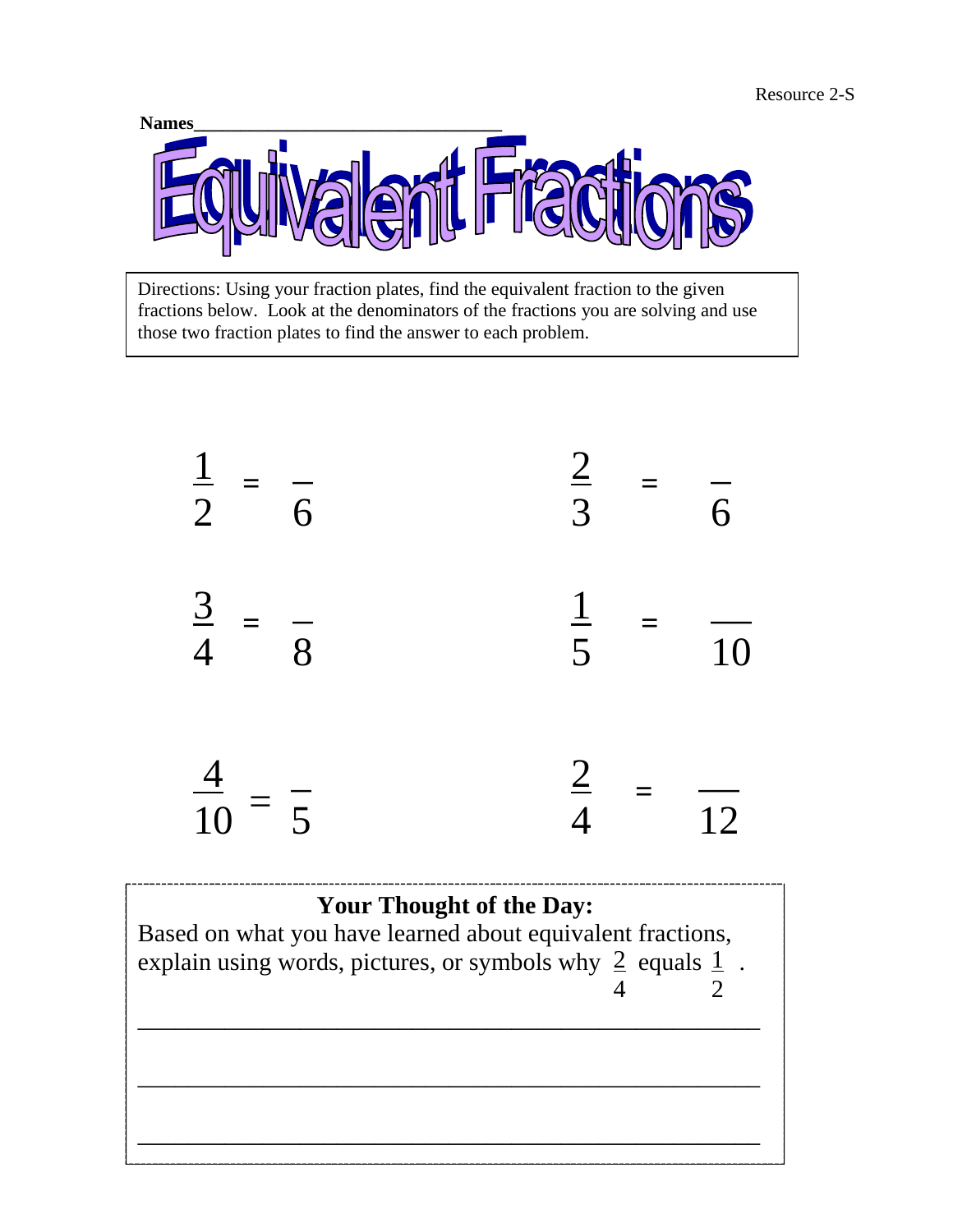

Directions: Using your fraction plates, find the equivalent fraction to the given fractions below. Look at the denominators of the fractions you are solving and use those two fraction plates to find the answer to each problem.

#### **ANSWER KEY**



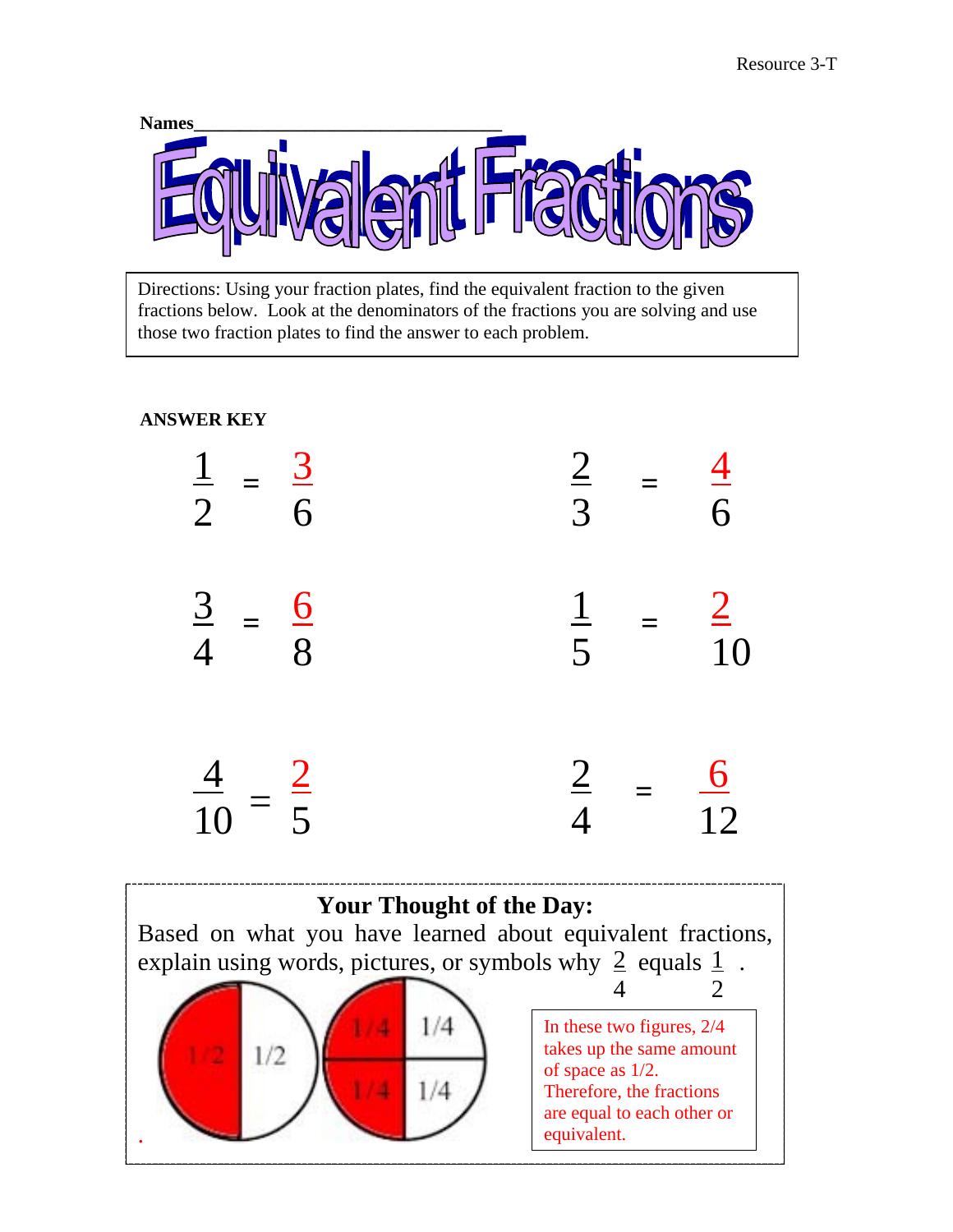Names\_\_\_\_\_\_\_\_\_\_\_\_\_\_\_\_\_\_\_\_\_\_\_\_\_\_\_\_\_\_\_\_\_

# Cor

**Directions:** Look at the fractions below. Using your fraction plates to help you, compare the following sets of fractions. Compare the fraction on the left to the fraction on the right using the symbols, greater than  $(>)$ , less than  $(>)$ , or equal to (=). Fill in the circles with the correct symbol.



#### **Your Thought of the Day:**

How do you compare one fraction to another fraction? Create fraction comparisons of your own in the boxes below. In box #1, show that the fraction on the left is LESS THAN (<) than the fraction on the right. In box #2, show that the fraction on the left is GREATER THAN (>) the fraction on the right. Using what you have learned today, choose one of your comparisons and explain why it is correct.

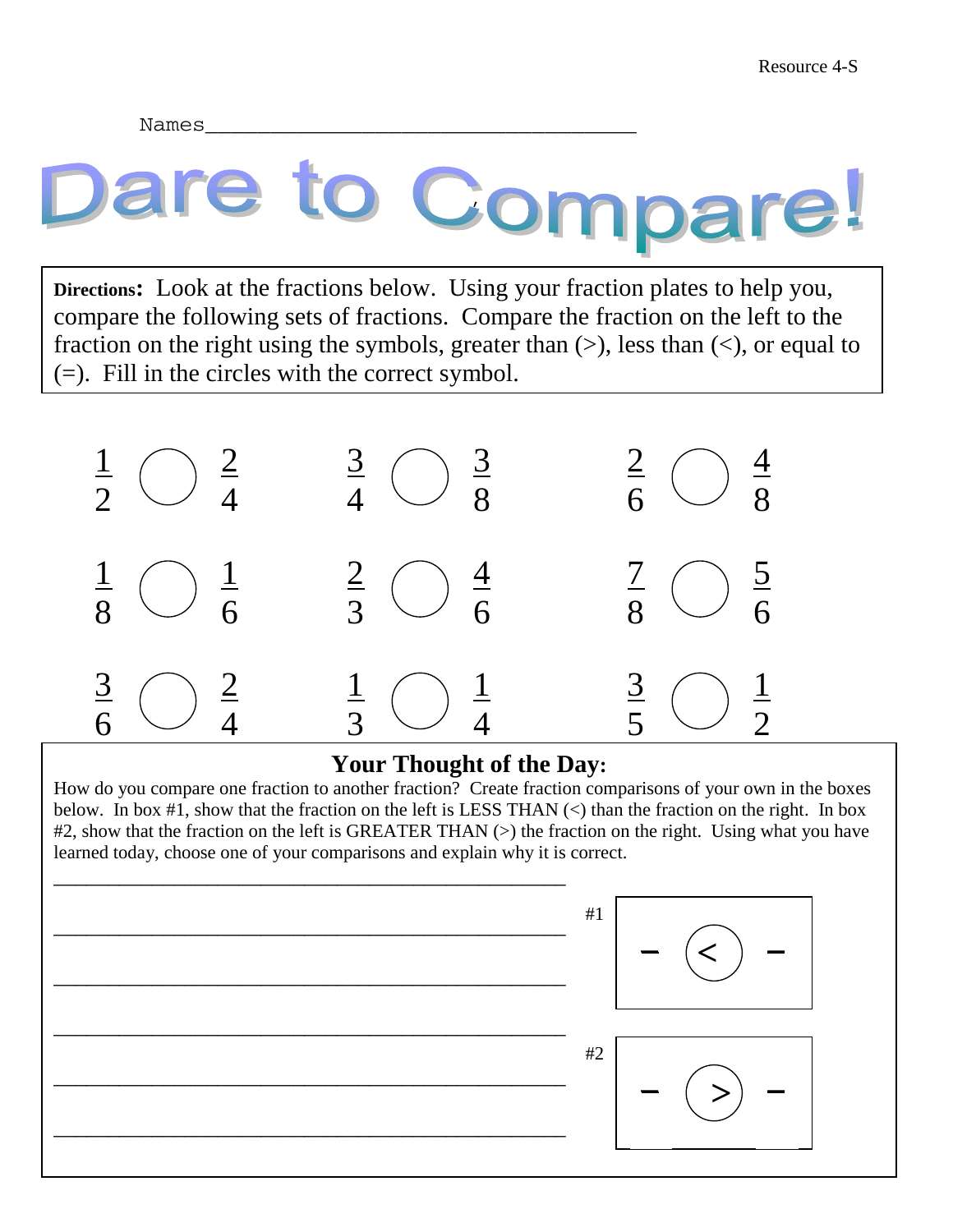**Names\_\_\_\_\_\_\_\_\_\_\_\_\_\_\_\_\_\_\_\_\_\_\_\_\_\_\_\_\_\_\_\_\_** 

# Cor

**Directions:** Look at the fractions below. Using your fraction plates to help you, compare the following sets of fractions. Compare the fraction on the left to the fraction on the right using the symbols, greater than  $(>)$ , less than  $(>)$ , or equal to (=). Fill in the circles with the correct symbol.



### **Your Thought of the Day:**

How do you compare one fraction to another fraction? Create fraction comparisons of your own in the boxes below. In box #1, show that the fraction on the left is LESS THAN  $(\le)$  than the fraction on the right. In box #2, show that the fraction on the left is GREATER THAN (>) the fraction on the right. Using what you have learned today, choose one of your comparisons and explain why it is correct.

**In box #1 the numerators are the same but the denominators are different. The bigger the denominator, the smaller the piece so I know that 1/4 is a bigger amount than 1/8 because the denom-Inator in 1/8 represents a smaller part of one whole.** 

\_\_\_\_\_\_\_\_\_\_\_\_\_\_\_\_\_\_\_\_\_\_\_\_\_\_\_\_\_\_\_\_\_\_\_\_\_\_\_\_\_\_\_\_\_\_\_





#1

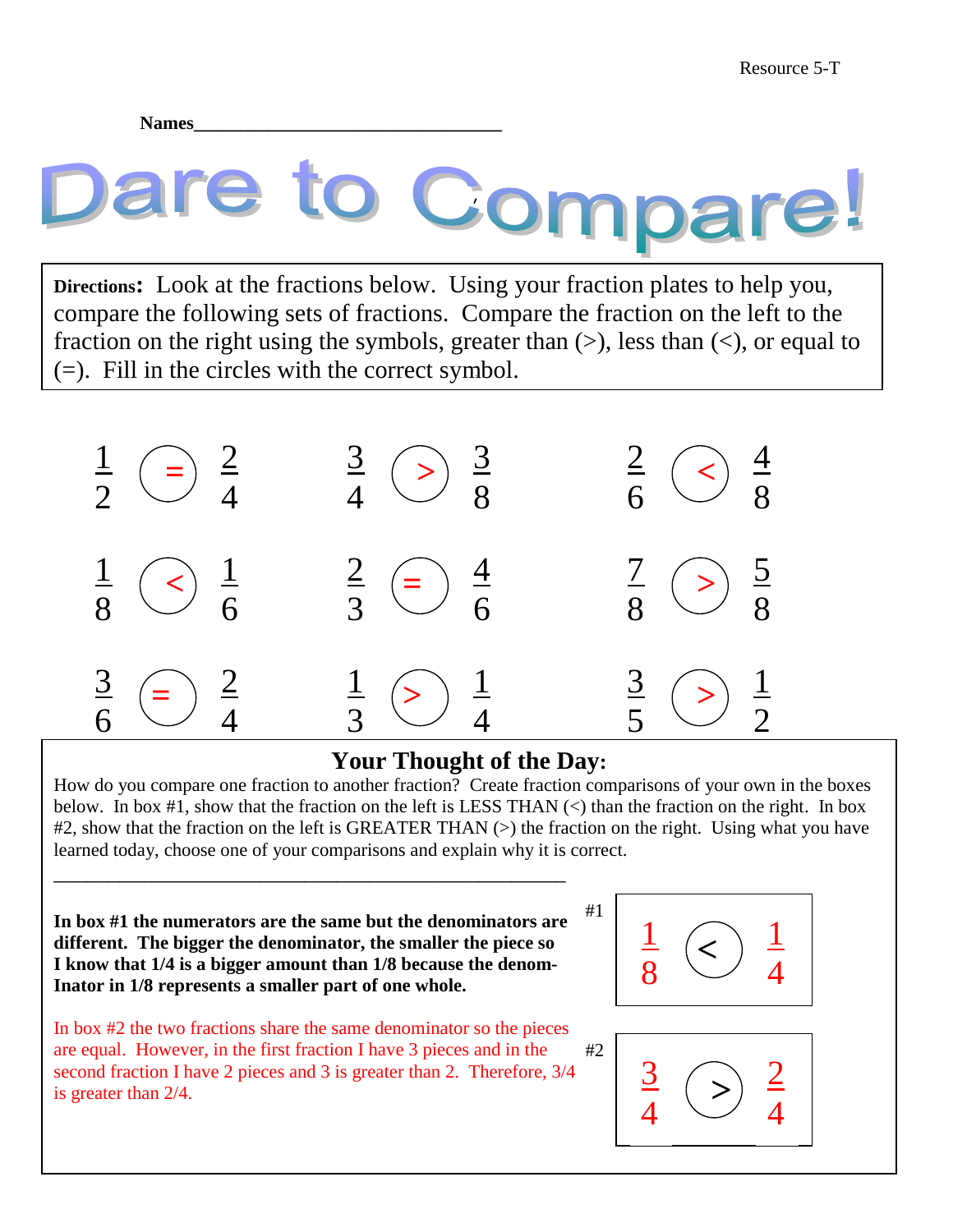Resource 6-S



represents the bigger (greater) fraction.







Rule  $#2$ : If the denominators of the two fractions we are comparing are the same, the fraction with the larger number in the *numerator* always represents the bigger (greater) fraction.





8

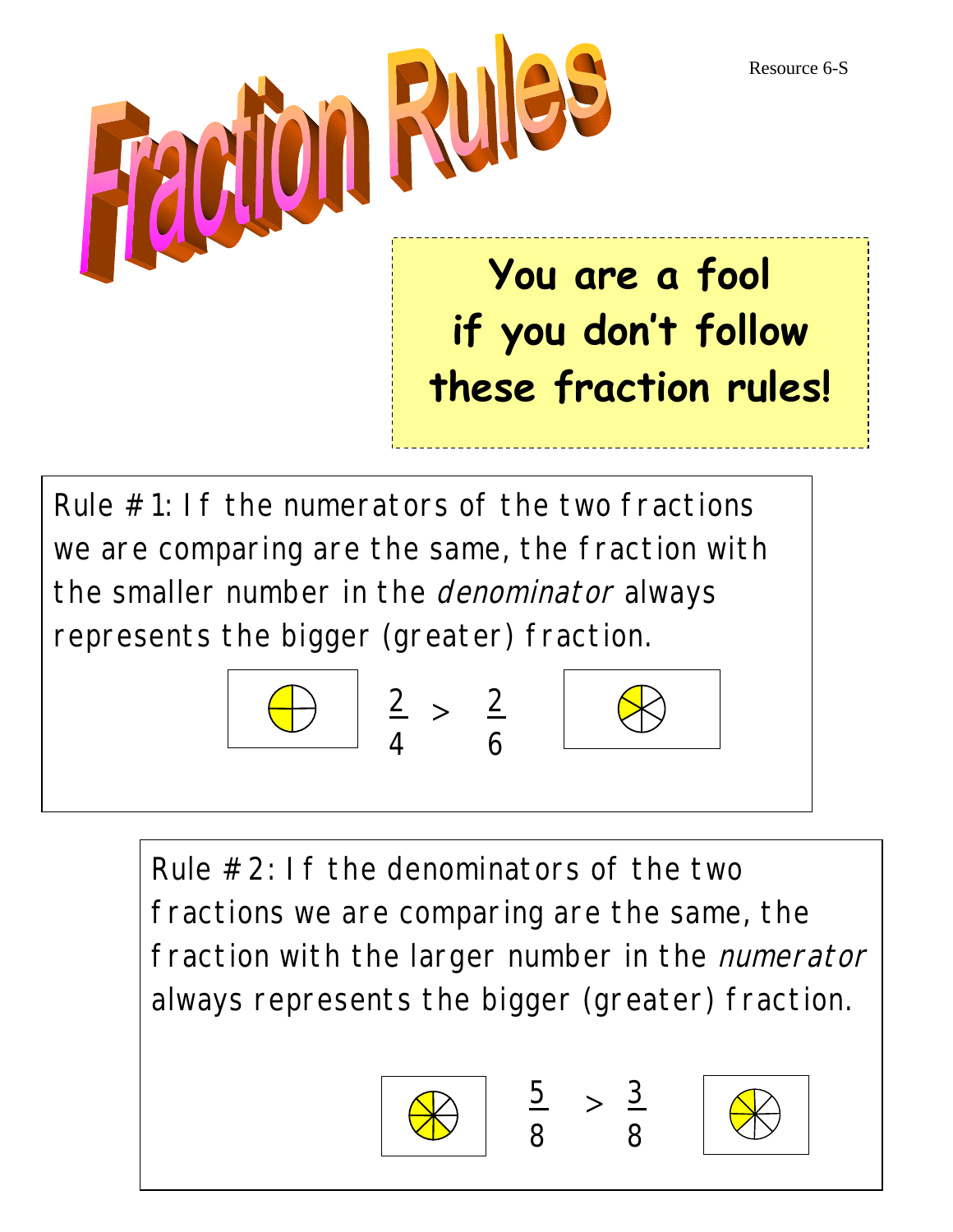Resource 7-S

# **Fraction Clothesline**

**1**

**1**

**8**

 **4**

**12**

**2**

 **8**

**12**

 $\frac{1}{12}$  (1)  $\frac{1}{12}$  (1)  $\frac{1}{12}$  (1)  $\frac{1}{12}$  (1)  $\frac{1}{12}$  (1)  $\frac{1}{12}$ 

**12**

 **3**

**12**

 **7**

**1**

**1**

**1**

**4** 

**3**

**6**

**12**

Directions: Put the following fractions in order from least to greatest along the fraction time line. Cut the fractions out on the bottom of this sheet and paste them in the correct order on the articles of clothing hanging from the clothesline. Remember what you have learned about fractions to determine their place along the clothesline.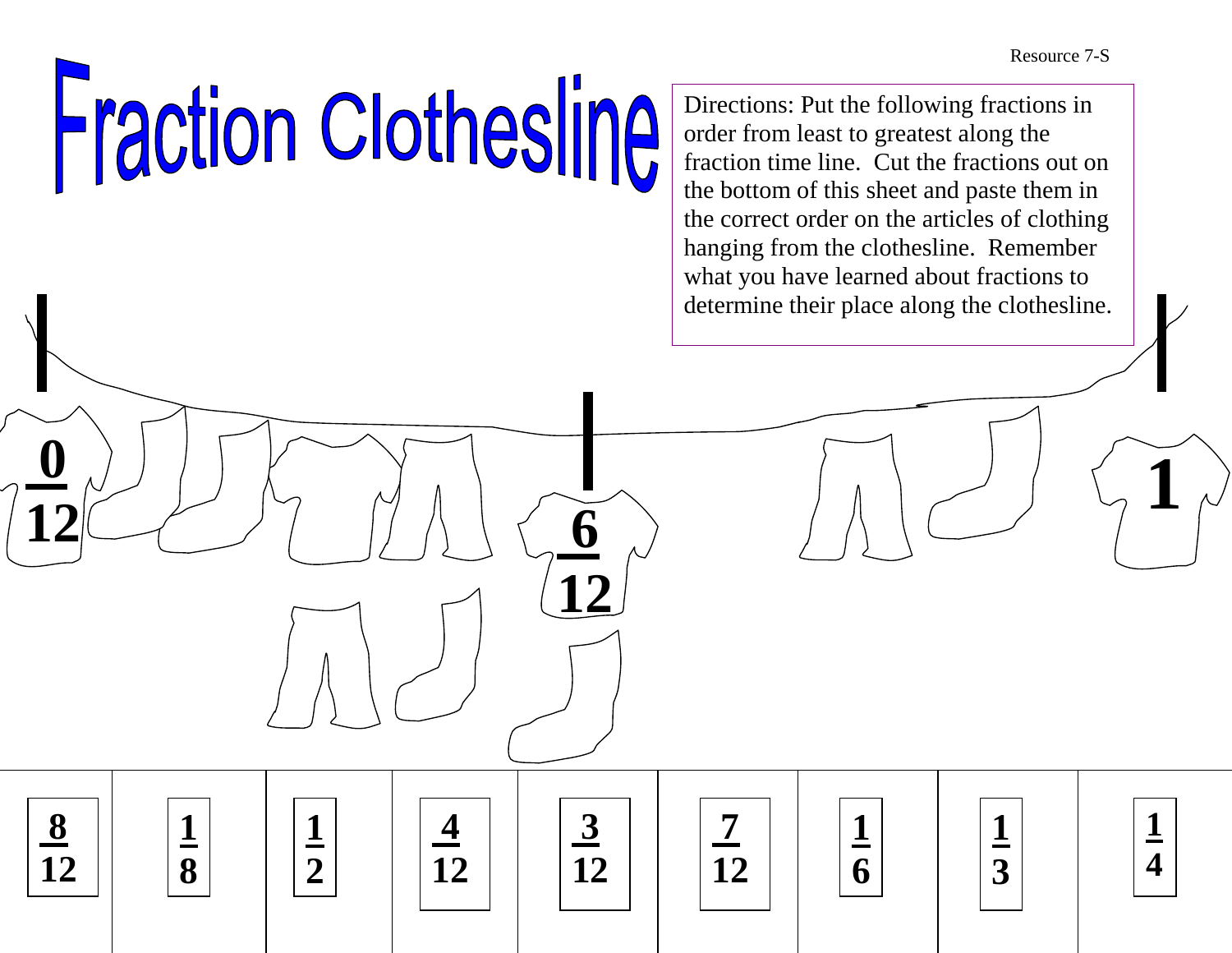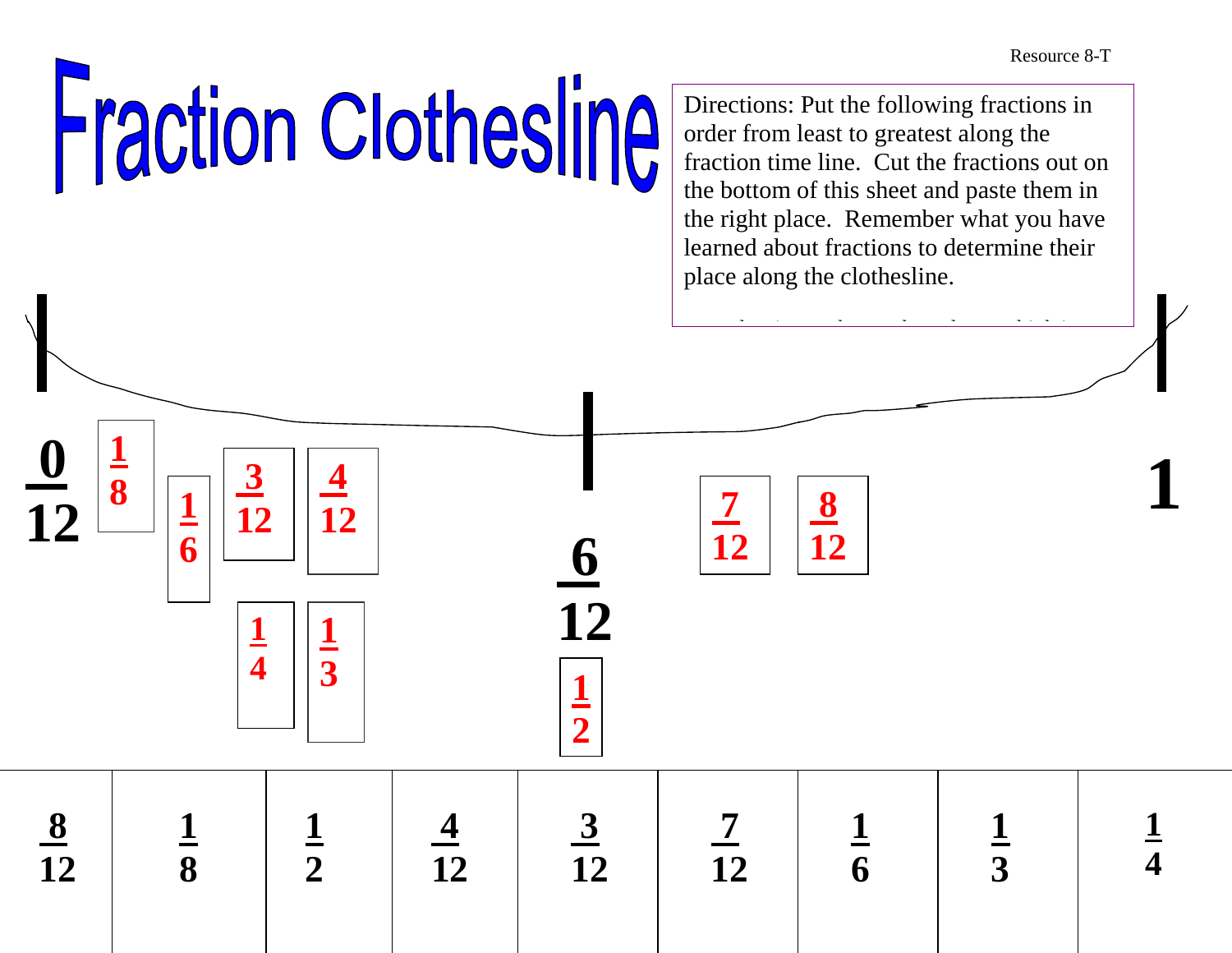#### Resource 9-S Brief Constructed Response





Directions: At the beginning of the unit, we read the book, "The Hershey's Milk Chocolate Fractions Book", by Jerry Pallotta. You were asked to guess which fraction on the cover page was the greatest. **Find your guess on the clothesline and color it BLUE.** 

**Now that you have learned how to recognize equivalent fractions and how to compare fractions, find and color the greatest fraction on the clothesline RED.** 

**Use what you have learned about fractions to answer the question below. Make sure you use pictures, words, or symbols to explain why the fraction you colored RED is the greatest fraction.**

**Written Response Criteria:** 

- □ I used fraction vocabulary
- □ I was specific and explained my answer
- □ I used illustrations to show what I know.
- I labeled my drawings

At the beginning of this unit, I guessed \_\_\_\_\_ to be the greatest fraction on the cover of, "The Hershey's Milk

\_\_\_\_\_\_\_\_\_\_\_\_\_\_\_\_\_\_\_\_\_\_\_\_\_\_\_\_\_\_\_\_\_\_\_\_\_\_\_\_\_\_\_\_\_\_\_\_\_\_\_\_\_\_\_\_\_\_\_\_\_\_\_\_\_\_\_\_\_\_\_\_

Chocolate Fractions Book". Based on what I learned in the equivalent fraction unit, I now know that \_\_\_\_\_ is the

\_\_\_\_\_\_\_\_\_\_\_\_\_\_\_\_\_\_\_\_\_\_\_\_\_\_\_\_\_\_\_\_\_\_\_\_\_\_\_\_\_\_\_\_\_\_\_\_\_\_\_\_\_\_\_\_\_\_\_\_\_\_\_\_\_\_\_\_\_\_\_\_\_\_\_\_\_\_\_\_\_\_\_\_\_\_\_\_\_\_\_

\_\_\_\_\_\_\_\_\_\_\_\_\_\_\_\_\_\_\_\_\_\_\_\_\_\_\_\_\_\_\_\_\_\_\_\_\_\_\_\_\_\_\_\_\_\_\_\_\_\_\_\_\_\_\_\_\_\_\_\_\_\_\_\_\_\_\_\_\_\_\_\_\_\_\_\_\_\_\_\_\_\_\_\_\_\_\_\_\_\_\_

\_\_\_\_\_\_\_\_\_\_\_\_\_\_\_\_\_\_\_\_\_\_\_\_\_\_\_\_\_\_\_\_\_\_\_\_\_\_\_\_\_\_\_\_\_\_\_\_\_\_\_\_\_\_\_\_\_\_\_\_\_\_\_\_\_\_\_\_\_\_\_\_\_\_\_\_\_\_\_\_\_\_\_\_\_\_\_\_\_\_\_

greatest fraction because: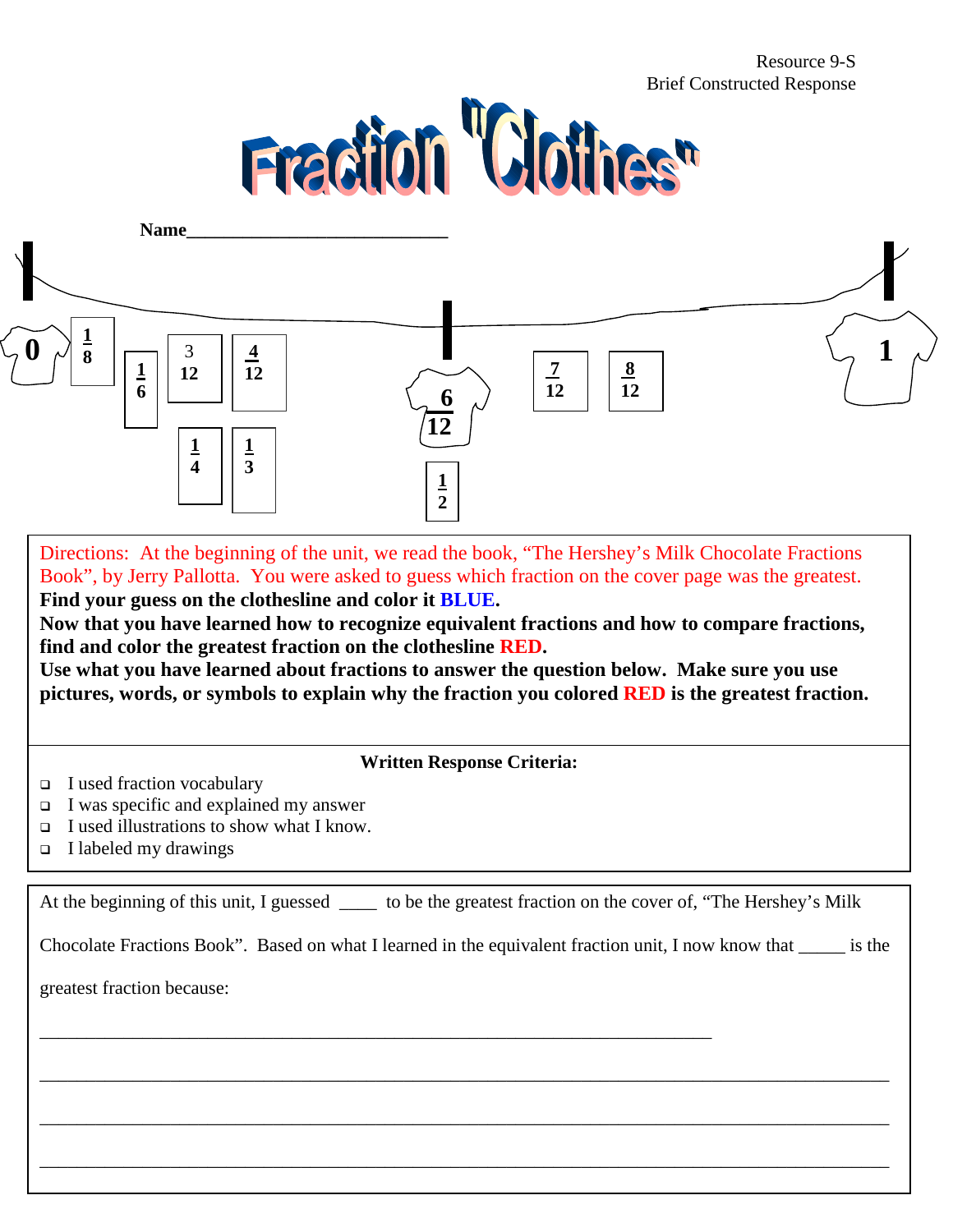#### Resource 10-T Brief Constructed Response-ANSWER KEY





Directions: At the beginning of the unit, we read the book, "The Hershey's Milk Chocolate Fractions Book", by Jerry Pallotta. You were asked to guess which fraction on the cover page was the greatest. **Find your guess on the clothesline and color it BLUE.** 

**Now that you have learned how to recognize equivalent fractions and how to compare fractions, find and color the greatest fraction on the clothesline RED.** 

**Use what you have learned about fractions to answer the question below. Make sure you use pictures, words, or symbols to explain why the fraction you colored RED is the greatest fraction.**

#### **Written Response Criteria:**

- □ I used fraction vocabulary
- □ I was specific and explained my answer
- □ I used illustrations to show what I know.
- I labeled my drawings

At the beginning of this unit, I guessed answers will vary to be the greatest fraction on the cover of, "The

Hershey's Milk Chocolate Fractions Book". Based on what I learned in the equivalent fraction unit, I now know

that 8/12 is the greatest fraction because: it uses the greatest amount of parts out of 1 whole. Answers should

include information about the denominator being 12 so the parts are separated into 12 equal pieces and the

numerator being 8 and that is the greatest amount  $\begin{array}{c} 8 \end{array}$ 

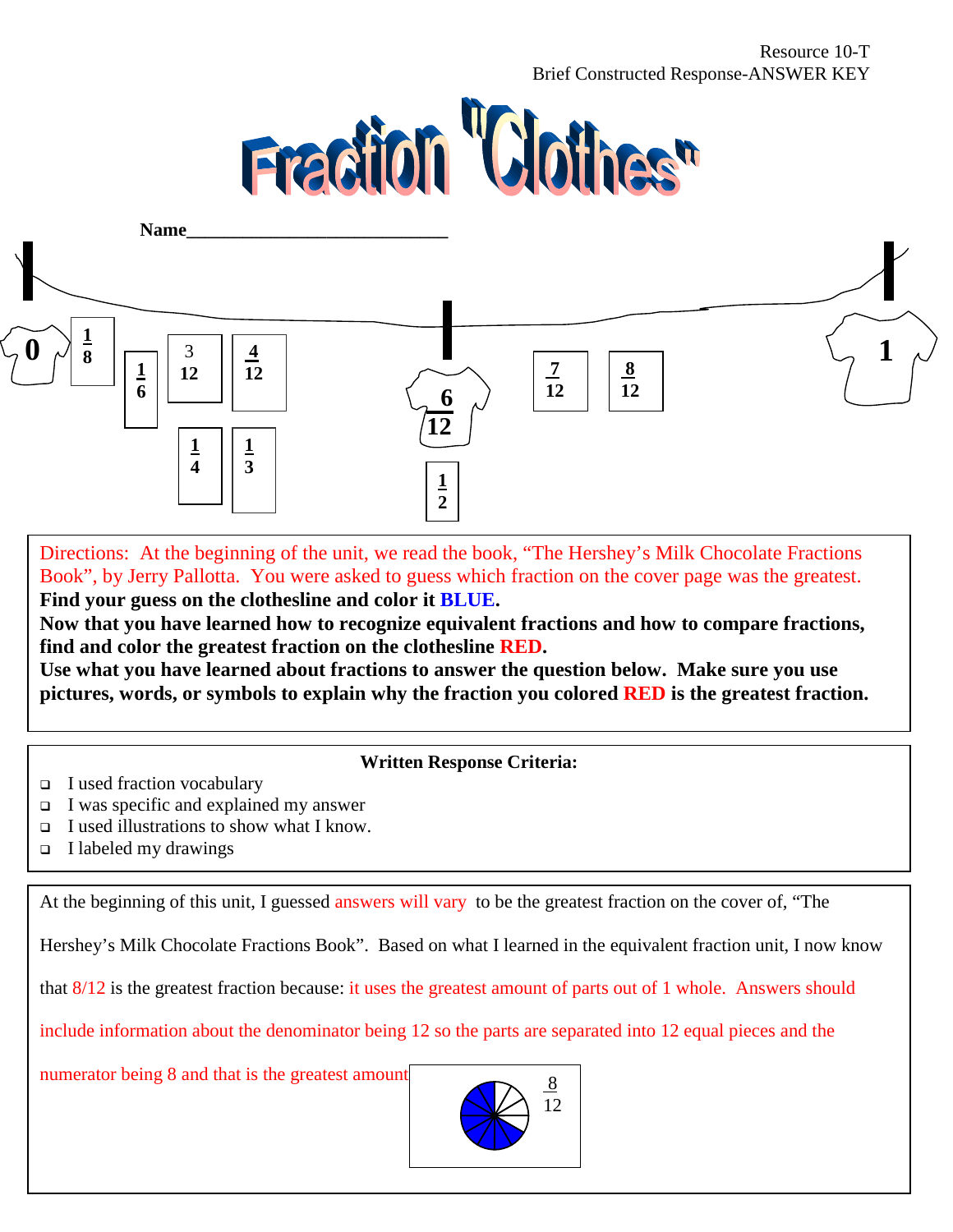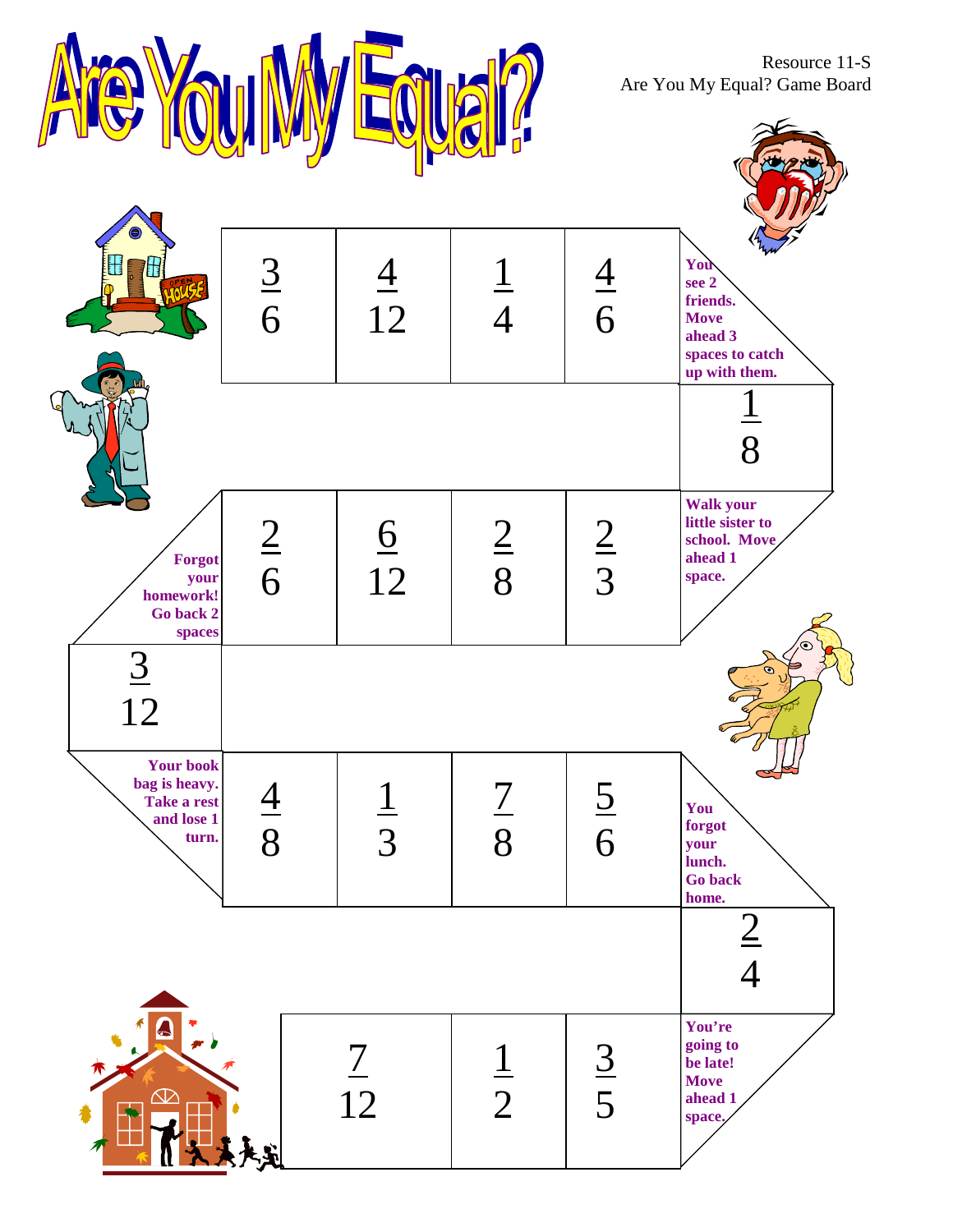| "Are You My Equal?"                                                                                                                                                                                                                                                        |                | Resource 12-S<br>"Are You My Equal?" Answer Sheet |
|----------------------------------------------------------------------------------------------------------------------------------------------------------------------------------------------------------------------------------------------------------------------------|----------------|---------------------------------------------------|
| Greater than $(>)$                                                                                                                                                                                                                                                         |                | Less than $(\le)$                                 |
|                                                                                                                                                                                                                                                                            |                |                                                   |
|                                                                                                                                                                                                                                                                            | Equal to $(=)$ |                                                   |
| Directions:<br>1. Label the $\geq$ , $\lt$ , and = boxes with the                                                                                                                                                                                                          |                |                                                   |
| fraction you are using. (Begin with 1/2 and<br>replay the game with $1/4$ and $1/3$ )<br>2. As you move through the game, be sure<br>you place each fraction you land on and<br>compare to your original fraction $(1/2, 1/3,$ or<br>$1/4$ ), in the correct circle above. |                | <b>Names</b>                                      |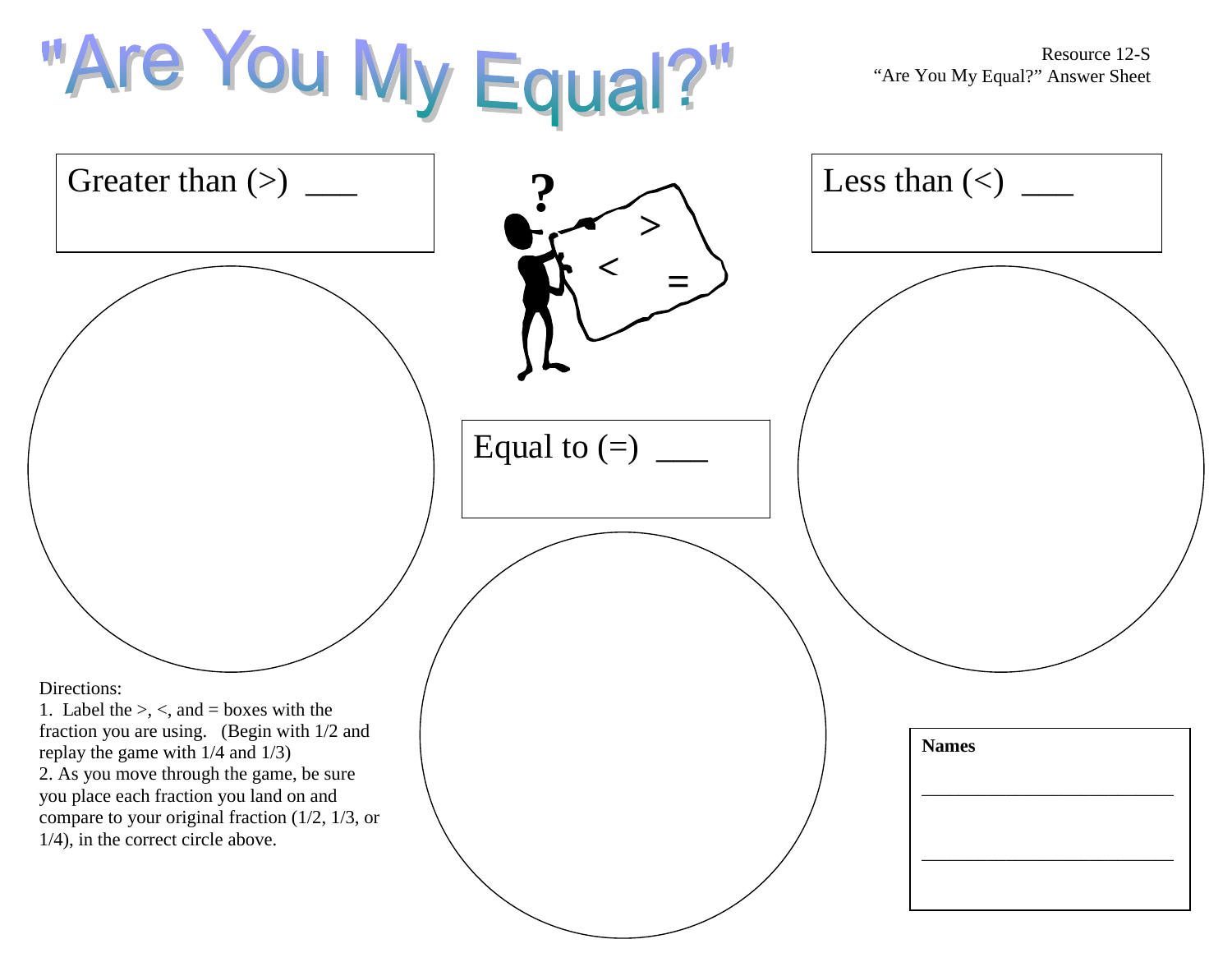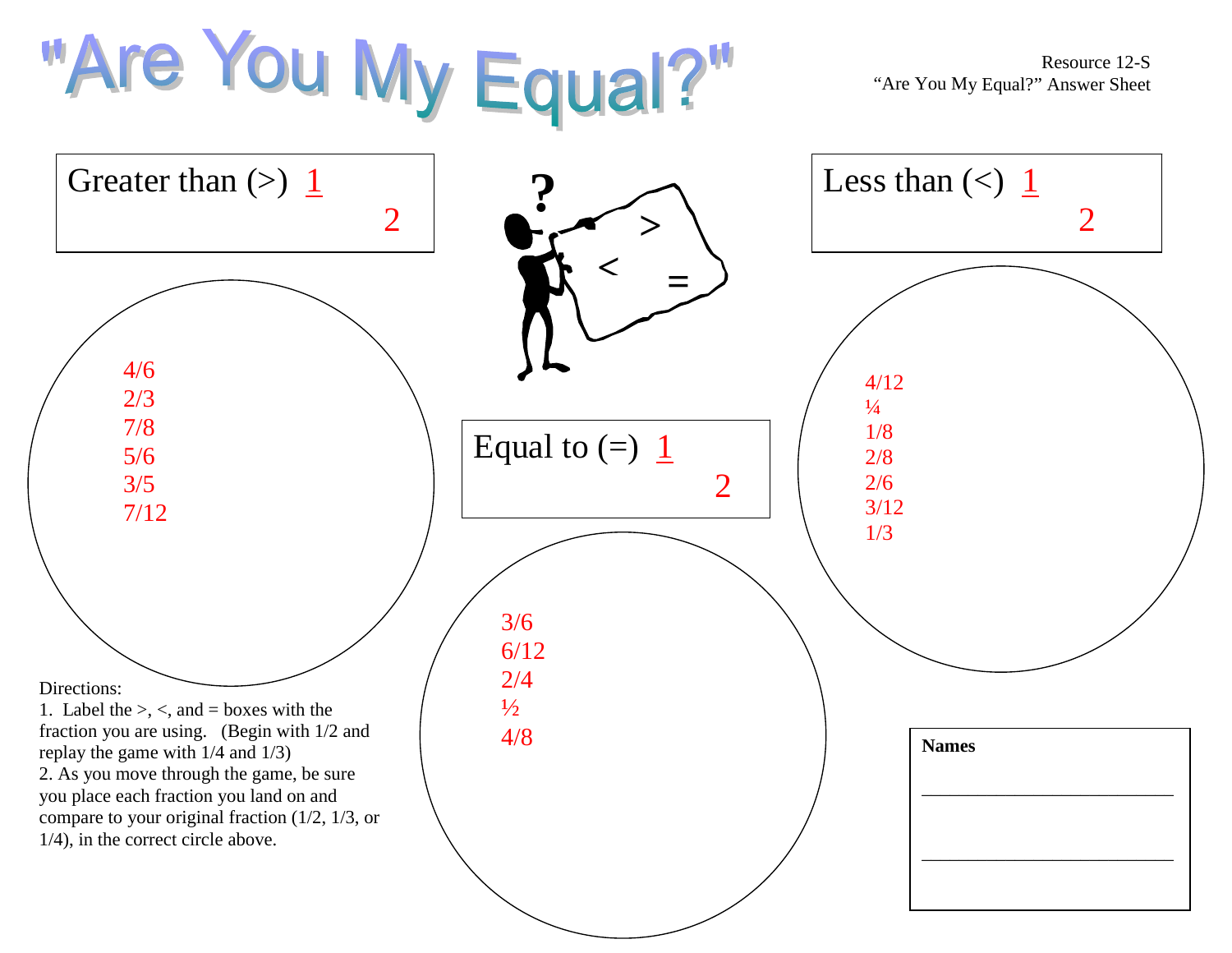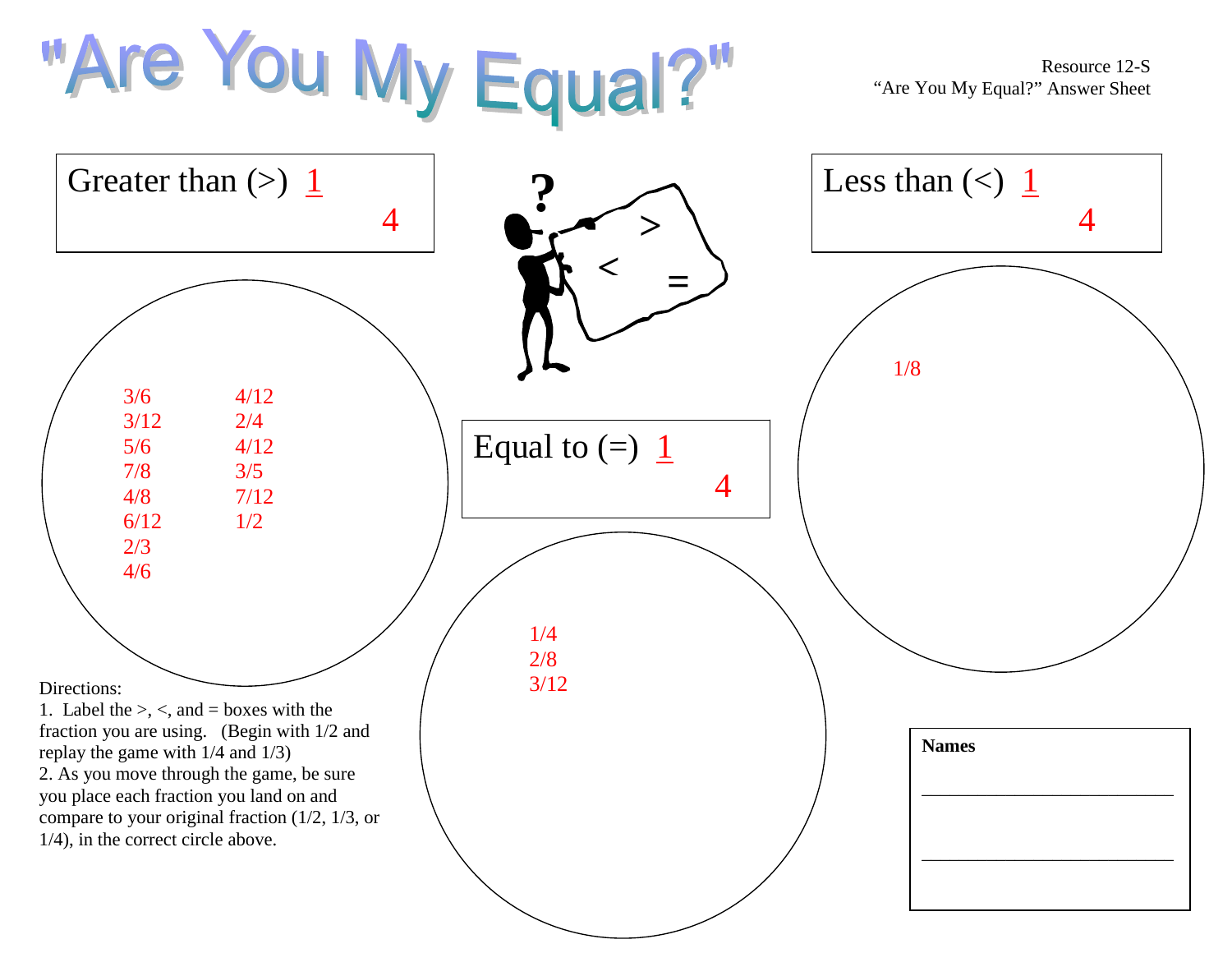

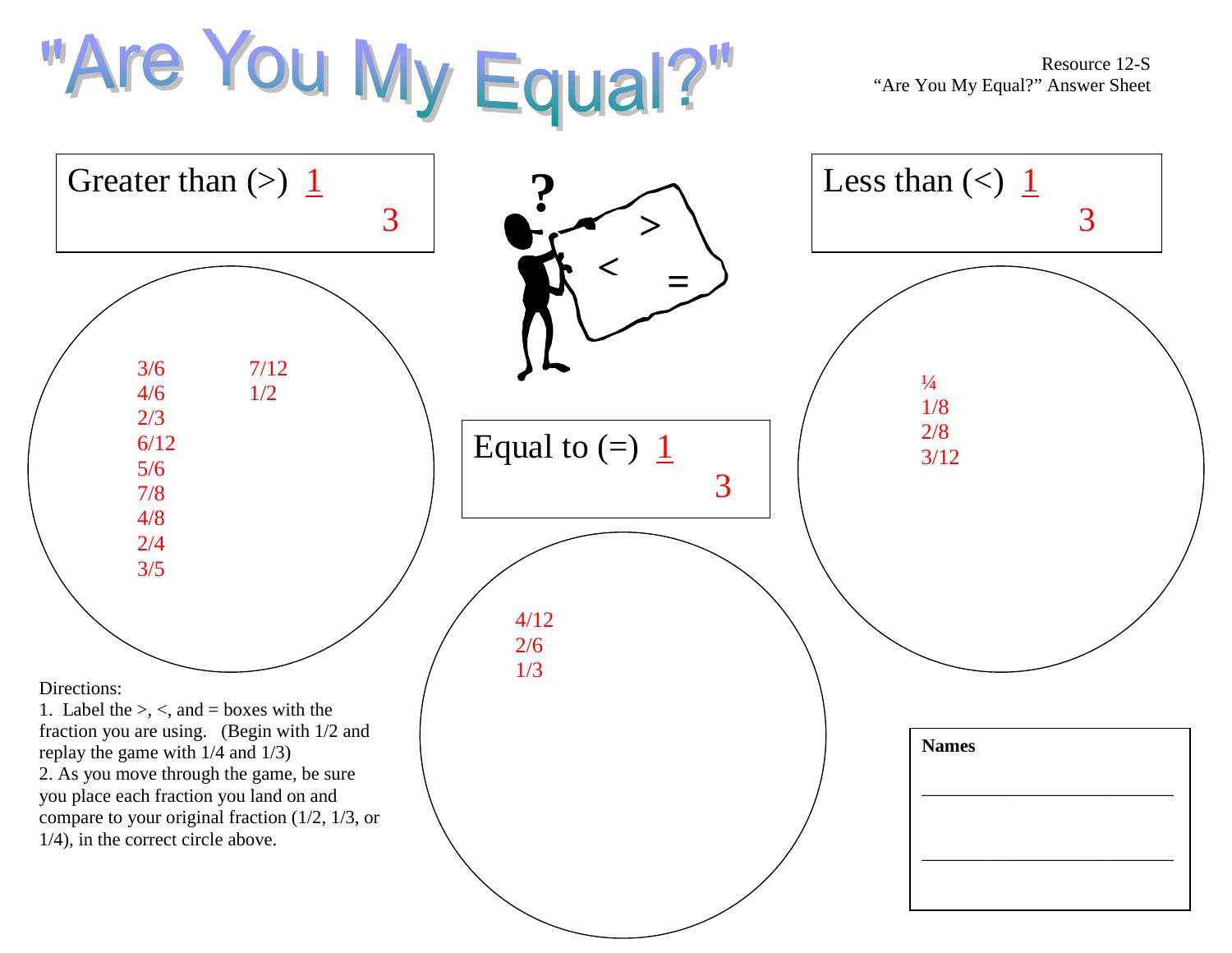Resource 13-SFraction Cards

Directions: Cut out each fraction card, game character, and round disk. Each person in the group picks a character card. Use the round disks that have your character's initials on them to move around the game board.

Start with comparing the fraction 1/2 to the fractions on the game board and record your comparisons on the answer sheet. Replay the game with 1/4 and 1/3. If you make it through3 rounds, use the blank fraction card to make your own fraction to compare.







**Fraction**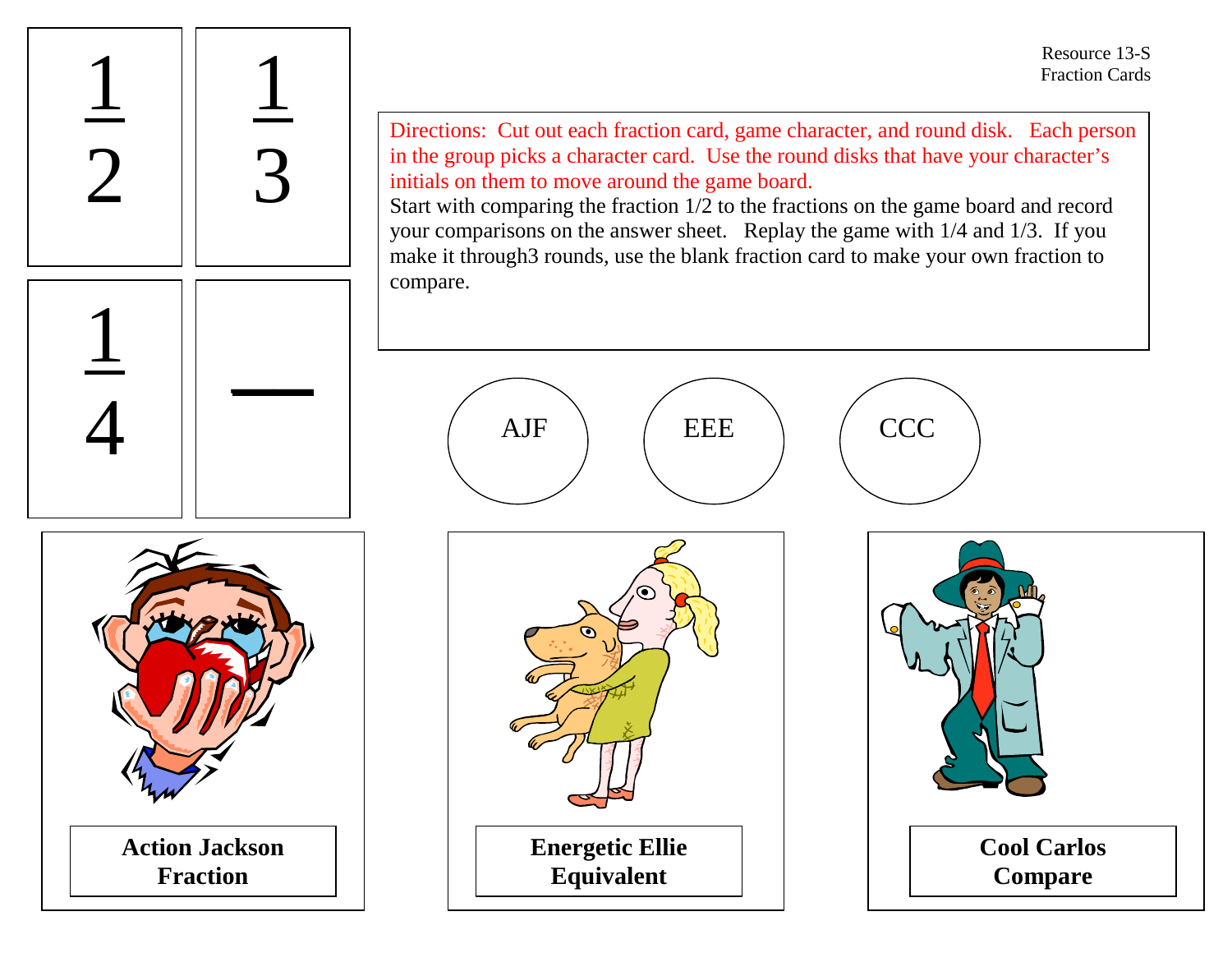

# Are You My Equal? Summative Assessment



Name\_\_\_\_\_\_\_\_\_\_\_\_\_\_\_\_\_\_\_\_\_\_\_\_\_\_\_\_\_\_\_\_\_\_\_\_\_\_\_\_\_\_\_\_\_\_\_\_

MULTIPLE CHOICE-**Circle the correct letter that would make the fraction comparison true.** 

| 1. |                                                                             | 2. |                                                                          |
|----|-----------------------------------------------------------------------------|----|--------------------------------------------------------------------------|
|    | $\frac{1}{4}$<br>$\frac{1}{3}$                                              |    | $\frac{3}{6}$<br>$\frac{1}{2}$<br>$\begin{pmatrix} 1 \\ 2 \end{pmatrix}$ |
|    | a. ><br>$b. =$<br>c. <                                                      |    | a. <<br>$b. =$<br>c. >                                                   |
| 3. | $\frac{4}{6}$<br>$\frac{2}{6}$<br>$\bigcirc$                                | 4. | $rac{2}{8}$<br>$\frac{3}{6}$<br>$\bigcup$                                |
|    | $a. =$<br>b. ><br>c. <                                                      |    | a. <<br>$b. =$<br>c. >                                                   |
| 5. | $rac{2}{2}$<br>$\frac{1}{2}$<br>$\left(\begin{array}{c} \end{array}\right)$ | 6. | $\frac{7}{12}$<br>$\frac{1}{2}$<br>$\bigcup$                             |
|    | a. ><br>b. <<br>$c. =$                                                      |    | a. <<br>$b =$<br>c.                                                      |

**MATCHING**- Draw a line from the fraction on the left to the equivalent fraction on the right.

| 7.   | $\perp$<br>2              | a.            | $\overline{3}$<br>12             |
|------|---------------------------|---------------|----------------------------------|
| 8.   | $\perp$<br>$\overline{3}$ | $\mathbf b$ . | $rac{3}{3}$                      |
| 9.   | $\perp$<br>$\overline{4}$ | c.            | $\overline{4}$<br>$\overline{8}$ |
| 10.1 |                           | d.            | $\frac{2}{3}$<br>$\overline{6}$  |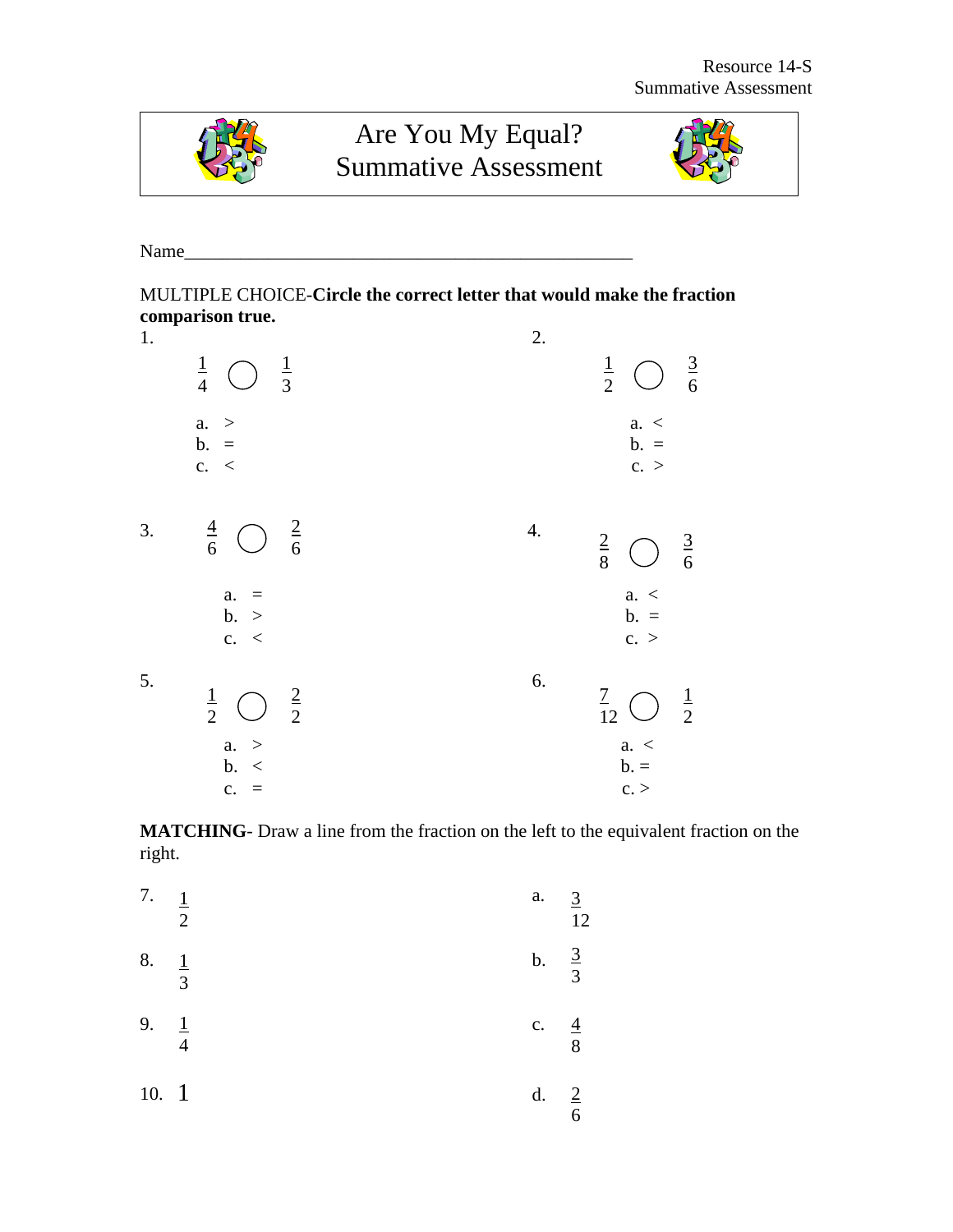\_\_\_\_\_\_\_\_\_\_\_\_\_\_\_\_\_\_\_\_\_\_\_\_\_\_\_\_\_\_\_\_\_\_\_\_\_\_\_\_\_\_\_\_\_\_\_\_\_\_\_\_\_\_\_\_\_\_\_\_\_\_\_\_\_\_\_\_\_\_\_\_\_\_\_\_\_

 $\frac{1}{2}$  ,  $\frac{1}{2}$  ,  $\frac{1}{2}$  ,  $\frac{1}{2}$  ,  $\frac{1}{2}$  ,  $\frac{1}{2}$  ,  $\frac{1}{2}$  ,  $\frac{1}{2}$  ,  $\frac{1}{2}$  ,  $\frac{1}{2}$  ,  $\frac{1}{2}$  ,  $\frac{1}{2}$  ,  $\frac{1}{2}$  ,  $\frac{1}{2}$  ,  $\frac{1}{2}$  ,  $\frac{1}{2}$  ,  $\frac{1}{2}$  ,  $\frac{1}{2}$  ,  $\frac{1$ 

#### **BRIEF CONSTRUCTED RESPONSE**

#### **Directions:**

- 1. Create and correctly place 2 fractions on the number line below.
- 2. Explain in the space provided why you placed your fractions where you did on the number line. Be





Based on what I learned about equivalent fractions and comparing fractions, I know that I placed

\_\_\_\_\_\_\_\_\_\_\_\_\_\_\_\_\_\_\_\_\_\_\_\_\_\_\_\_\_\_\_\_\_\_\_\_\_\_\_\_\_\_\_\_\_\_\_\_\_\_\_\_\_\_\_\_\_\_\_\_\_\_\_\_\_\_\_\_\_\_\_\_\_\_\_\_

\_\_\_\_\_\_\_\_\_\_\_\_\_\_\_\_\_\_\_\_\_\_\_\_\_\_\_\_\_\_\_\_\_\_\_\_\_\_\_\_\_\_\_\_\_\_\_\_\_\_\_\_\_\_\_\_\_\_\_\_\_\_\_\_\_\_\_\_\_\_\_\_\_\_\_\_\_

\_\_\_\_\_\_\_\_\_\_\_\_\_\_\_\_\_\_\_\_\_\_\_\_\_\_\_\_\_\_\_\_\_\_\_\_\_\_\_\_\_\_\_\_\_\_\_\_\_\_\_\_\_\_\_\_\_\_\_\_\_\_\_\_\_\_\_\_\_\_\_\_\_\_\_\_\_

the fractions on the number line in the correct place because\_\_\_\_\_\_\_\_\_\_\_\_\_\_\_\_\_\_\_\_\_\_\_\_\_\_\_\_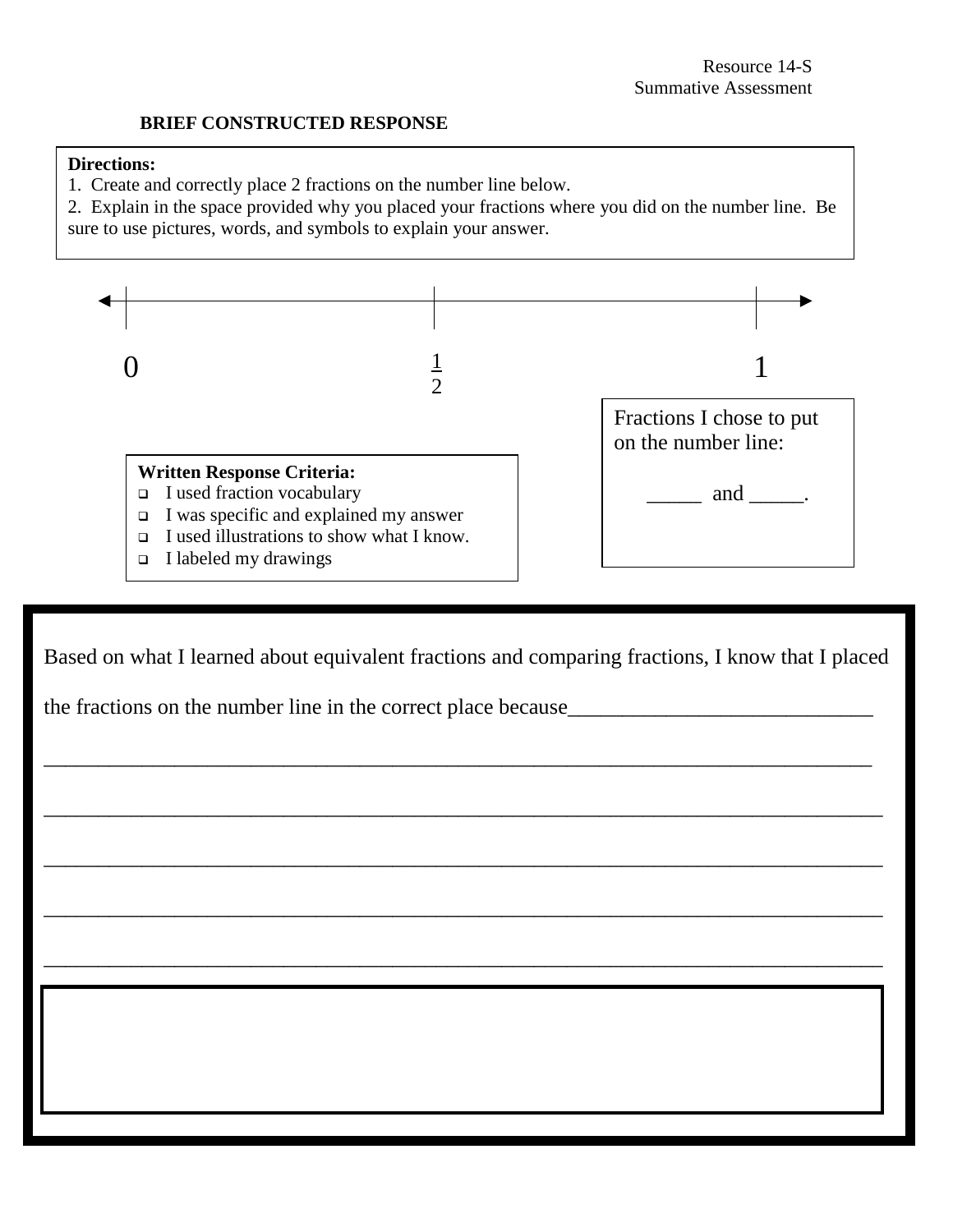

# Are You My Equal? Summative Assessment



Name\_\_\_KEY\_\_\_\_\_\_\_\_\_\_\_\_\_\_\_\_\_\_\_\_\_\_\_\_\_\_\_\_\_\_\_\_\_\_\_\_\_\_\_\_\_\_\_\_\_

MULTIPLE CHOICE**-Circle the correct letter that would make the fraction comparison true.** 

| 1. |                                                                               | 2.                                                                                     |
|----|-------------------------------------------------------------------------------|----------------------------------------------------------------------------------------|
|    | $\frac{1}{4}$<br>$\frac{1}{3}$                                                | $\frac{3}{6}$<br>$\frac{1}{2}$<br>$\begin{pmatrix} 1 \\ 2 \end{pmatrix}$               |
|    | a. ><br>$b_2 =$<br>$c$<br>$\mathcal{L}$                                       | $\begin{array}{c} a. < \\ b. \end{array}$<br>$\begin{array}{c} c. > \\ c. \end{array}$ |
| 3. | $\frac{4}{6}$<br>$\frac{2}{6}$<br>$\left(\begin{array}{c} \end{array}\right)$ | 4.<br>$rac{2}{8}$<br>$\frac{3}{6}$<br>$\bigcirc$                                       |
|    | $\begin{array}{c} \n\text{a.} \\ \hline\n\text{b.}\n\end{array}$ ><br>c. <    | $\begin{array}{c}\n\text{a} \\ \text{b.} \\ \text{c.} \n\end{array}$                   |
| 5. | $rac{2}{2}$<br>$\frac{1}{2}$<br>$\left(\begin{array}{c} \end{array}\right)$   | 6.<br>$\frac{7}{12}$<br>$\frac{1}{2}$<br>、 )                                           |
|    | $\begin{array}{c} a. > \\ b. \end{array}$<br>ć.                               | a. <                                                                                   |

MATCHING- **Draw a line from the fraction on the left to the equivalent fraction on the right.** 

| 7. $\frac{1}{2}$ | $\mathbf{c})$  | a.               | $\frac{3}{2}$<br>12 |
|------------------|----------------|------------------|---------------------|
| 8. $\frac{1}{3}$ | $\binom{d}{ }$ | b. $\frac{3}{3}$ |                     |
| 9. $\frac{1}{4}$ | $\binom{a}{b}$ | c. $\frac{4}{8}$ |                     |
| 10. 1            | $\mathbf{b}$   | d.               | $rac{2}{6}$         |